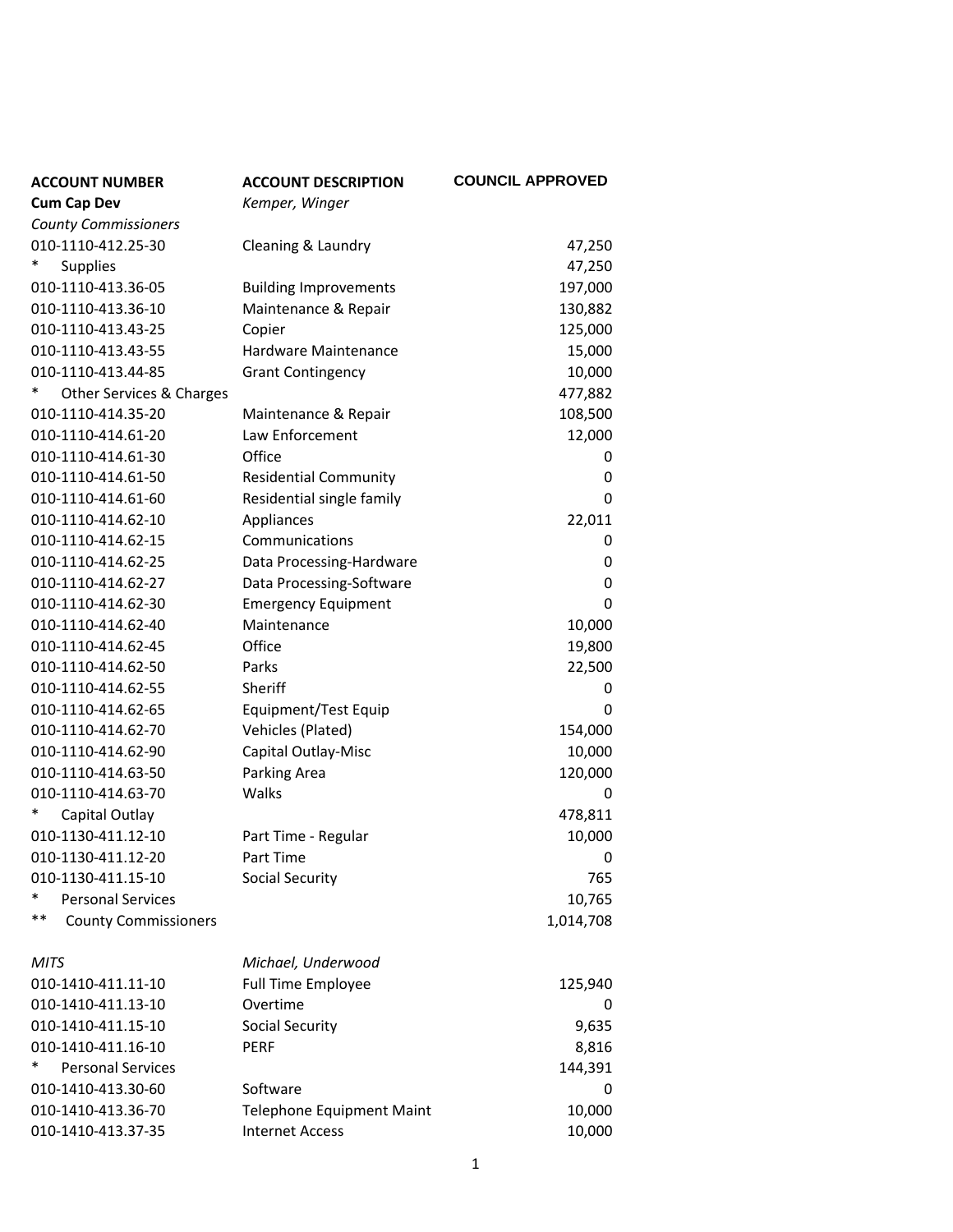| <b>ACCOUNT NUMBER</b>                        | <b>ACCOUNT DESCRIPTION</b>               | <b>COUNCIL APPROVED</b> |
|----------------------------------------------|------------------------------------------|-------------------------|
| 010-1410-413.43-35                           | Consultant                               | 0                       |
| 010-1410-413.43-55                           | Hardware Maintenance                     | 0                       |
| ∗<br>Other Services & Charges                |                                          | 20,000                  |
| 010-1410-414.62-15                           | Communications                           | 0                       |
| 010-1410-414.62-25                           | Data Processing-Hardware                 | 0                       |
| 010-1410-414.62-27                           | Data Processing-Software                 | 0                       |
| 010-1410-414.62-90                           | Capital Outlay-Misc                      | $\mathbf 0$             |
| $\ast$<br>Capital Outlay                     |                                          | $\mathbf 0$             |
| $***$<br><b>MITS</b>                         |                                          | 164,391                 |
| Employee Insurance                           |                                          |                         |
| 010-9410-411.17-10                           | Health                                   | 39,370                  |
| 010-9410-411.17-20                           | Long Term Disability                     | 411                     |
| 010-9410-411.17-30                           | Life                                     | 279                     |
| 010-9410-411.17-60                           | Flex                                     | 0                       |
| $\ast$<br><b>Personal Services</b>           |                                          | 40,060                  |
| ***<br>Cum Cap Dev                           |                                          | 1,219,159               |
|                                              |                                          |                         |
| <b>Cumulative Bridge</b>                     | Kemper, Gutwein                          |                         |
| Maintenance and Repair<br>011-8161-431.11-10 |                                          |                         |
|                                              | <b>Full Time Employee</b>                | 188,984                 |
| 011-8161-431.12-10                           | Part Time - Regular<br>Part Time - Other | 35,694                  |
| 011-8161-431.12-20                           |                                          | 51,802                  |
| 011-8161-431.13-10                           | Overtime                                 | 12,953                  |
| 011-8161-431.15-10                           | Social Security<br><b>PERF</b>           | 25,849                  |
| 011-8161-431.16-10                           |                                          | 17,528                  |
| 011-8161-431.19-20<br>*                      | <b>Highway Time</b>                      | 45,000                  |
| <b>Personal Services</b>                     |                                          | 377,810                 |
| 011-8161-432.20-10                           | <b>Office Supplies</b>                   | 3,000                   |
| 011-8161-432.20-60                           | Operating                                | 1,500                   |
| 011-8161-432.20-70                           | Repair & Maintenance                     | 1,000                   |
| 011-8161-432.20-90                           | Office / Miscellaneous                   | 1,500                   |
| 011-8161-432.24-55                           | Materials-Other                          | 400,000                 |
| 011-8161-432.24-56                           | Materials/Pipes/Culvert                  | 50,000                  |
| 011-8161-432.25-10<br>*                      | Uniforms & Clothing                      | 450                     |
| <b>Supplies</b>                              |                                          | 457,450                 |
| 011-8161-433.30-05                           | Dues & Subscriptions                     | 100                     |
| 011-8161-433.30-10                           | Mileage Reimbursement                    | 100                     |
| 011-8161-433.30-20                           | Postage                                  | 100                     |
| 011-8161-433.30-25                           | Advertising                              | 500                     |
| 011-8161-433.30-30                           | Blueprinting/Photo                       | 200                     |
| 011-8161-433.30-80                           | <b>Current Charges</b>                   | 150,000                 |
| 011-8161-433.30-90                           | Gen Op / Miscellaneous                   | 1,000                   |
| 011-8161-433.32-10                           | Travel                                   | 1,200                   |
| 011-8161-433.36-20                           | Repairs Maintenance Svc                  | 20,000                  |
| 011-8161-433.36-30                           | Maintenance Rent/Lease                   | 80,000                  |
| 011-8161-433.37-15                           | Utilities-Lighting Road                  | 6,200                   |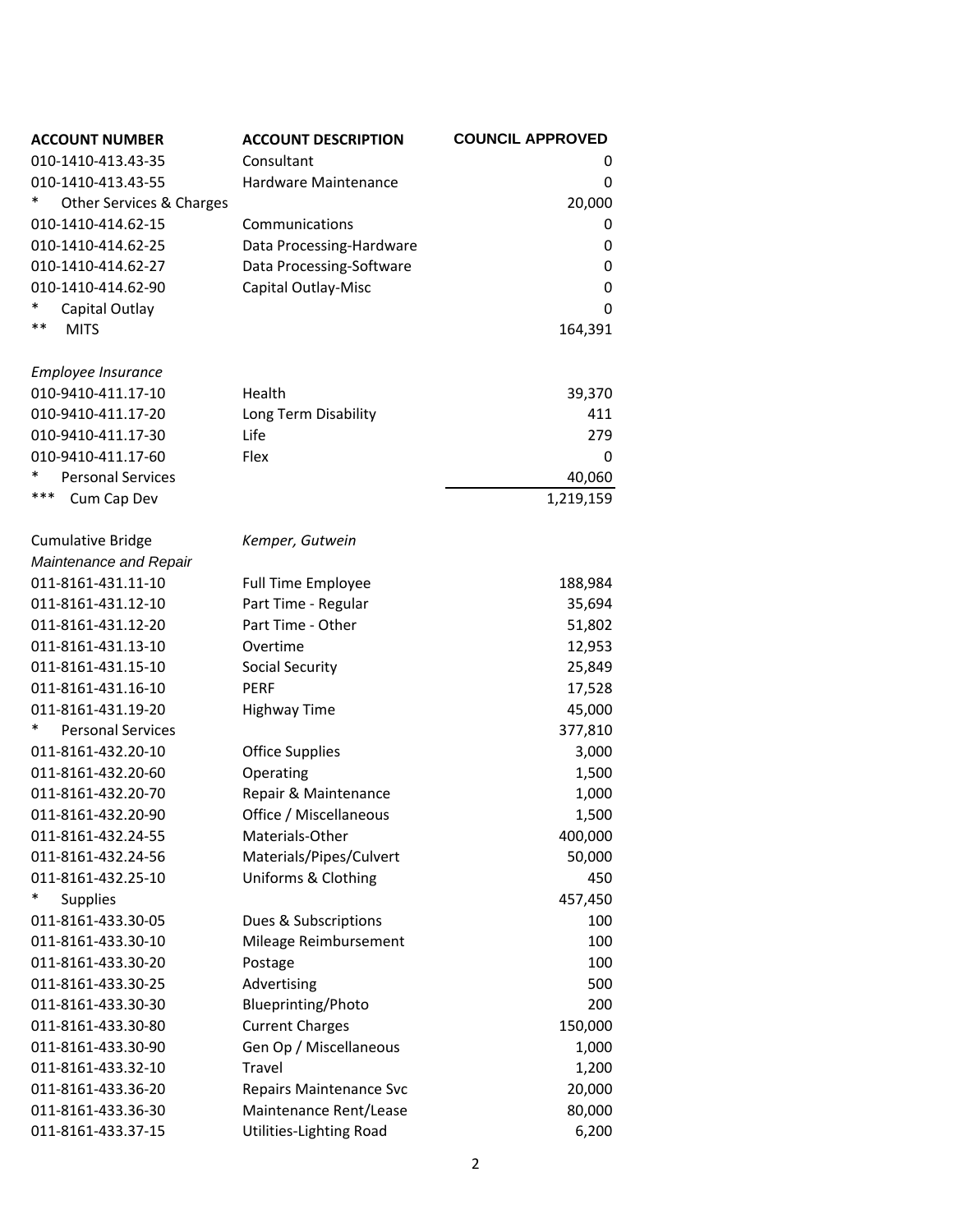| <b>ACCOUNT NUMBER</b>                          | <b>ACCOUNT DESCRIPTION</b>      | <b>COUNCIL APPROVED</b> |
|------------------------------------------------|---------------------------------|-------------------------|
| 011-8161-433.38-20                             | Liability                       | 4,848                   |
| 011-8161-433.42-11                             | Legal Professional              | 2,500                   |
| 011-8161-433.42-20                             | Engineering                     | 200,000                 |
| 011-8161-433.42-21                             | Bridge Inspect/Re-inspect       | 100,000                 |
| 011-8161-433.43-50                             | Maintenance                     | 50,000                  |
| 011-8161-433.43-53                             | <b>Guardrail Rehabilitation</b> | 100,000                 |
| *<br>Other Services & Charges                  |                                 | 716,748                 |
| 011-8161-434.62-90                             | Equipment / Miscellaneous       | 100,000                 |
| *<br>Capital Outlay                            |                                 | 100,000                 |
| $***$<br>Maintenance & Repair                  |                                 | 1,652,008               |
| <b>Construction &amp; Reconstruction</b>       |                                 |                         |
| 011-8162-434.65-05                             | Infrastructure                  | 25,000                  |
| 011-8162-434.66-05                             | Rehabilitation                  | 1,100,000               |
| 011-8162-434.66-10                             | Infrastructure                  | 1,000,000               |
| 011-8162-434.66-15                             | Miscellaneous                   | 1,000,000               |
| 011-8162-434.68-05                             | Rehabilitation                  | 1,000,000               |
| 011-8162-434.68-06                             | Repairs                         | 100,000                 |
| 011-8162-434.68-10                             | Infrastructure                  | 500,000                 |
| 011-8162-434.68-15                             | Drains & Misc. Culverts         | 1,000,000               |
| Capital Outlay                                 |                                 | 5,725,000               |
| **<br><b>Construction &amp; Reconstruction</b> |                                 | 5,725,000               |
| Employee Insurance                             |                                 |                         |
| 011-9410-411.17-10                             | Health                          | 65,617                  |
| 011-9410-411.17-20                             | Long Term Disability            | 685                     |
| 011-9410-411.17-30                             | Life                            | 465                     |
| 011-9410-411.17-40                             | Unemployment                    | 2,650                   |
| 011-9410-411.17-50                             | <b>Workers Compensation</b>     | 11,800                  |
| 011-9410-411.17-60                             | Flex                            | 0                       |
| $\ast$<br><b>Personal Services</b>             |                                 | 81,217                  |
| **<br>Employee Insurance                       |                                 | 81,217                  |
| ***<br><b>Cumulative Bridge</b>                |                                 | 7,458,225               |
| <b>Jail Lease Rental</b>                       |                                 |                         |
| 020-0110-493.44-20                             | Jail Lease                      | 1,100,000               |
| Other Services & Charges                       |                                 | 1,100,000               |
| **<br>Jail Lease Rental                        |                                 | 1,100,000               |
| Rainy Day Fund - Econ Dev                      |                                 |                         |
| 099-9800-413.30-90                             | <b>General Operating-Misc</b>   | 0                       |
| Other Services & Charges                       |                                 | 0                       |
| ***<br>Rainy Day Fund - Econ Dev               |                                 | 0                       |
| <b>County Highway</b>                          | Kemper, Gutwein                 |                         |
| Administration                                 |                                 |                         |
| 101-8059-431.10-30                             | <b>Appointed Official</b>       | 143,178                 |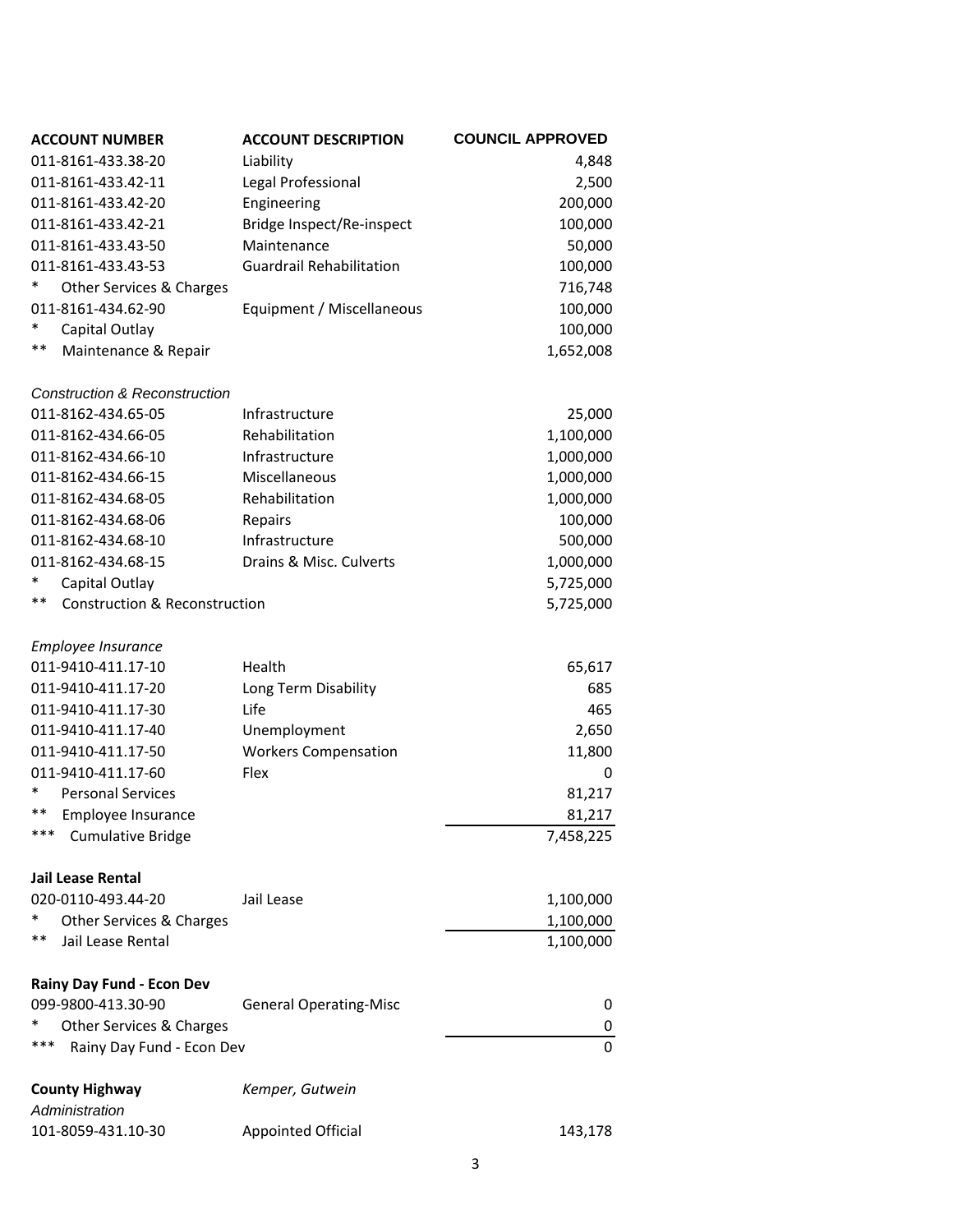| <b>ACCOUNT NUMBER</b>              | <b>ACCOUNT DESCRIPTION</b> | <b>COUNCIL APPROVED</b> |
|------------------------------------|----------------------------|-------------------------|
| 101-8059-431.11-10                 | <b>Full Time Employee</b>  | 215,275                 |
| 101-8059-431.12-20                 | Part Time - Other          | 9,750                   |
| 101-8059-431.13-10                 | Overtime                   | 12,324                  |
| *<br><b>Personal Services</b>      |                            | 380,527                 |
| 101-8060-431.10-30                 | <b>Appointed Official</b>  | 59,969                  |
| 101-8060-431.11-10                 | <b>Full Time Employee</b>  | 158,055                 |
| 101-8060-431.13-10                 | Overtime                   | 9,968                   |
| ∗<br><b>Personal Services</b>      |                            | 227,992                 |
| 101-8060-432.20-10                 | <b>Office Supplies</b>     | 3,000                   |
| 101-8060-432.20-45                 | Computer                   | 800                     |
| *<br><b>Supplies</b>               |                            | 3,800                   |
| 101-8060-433.30-10                 | Mileage Reimbursement      | 100                     |
| 101-8060-433.30-20                 | Postage                    | 800                     |
| 101-8060-433.30-25                 | Advertising                | 600                     |
| 101-8060-433.30-30                 | <b>Blueprinting/Photo</b>  | 350                     |
| 101-8060-433.30-45                 | Drug & Alcohol Testing     | 2,000                   |
| 101-8060-433.32-10                 | Travel                     | 400                     |
| 101-8060-433.43-80                 | Service-Office Equip       | 2,000                   |
| *<br>Other Services & Charges      |                            | 6,250                   |
| $***$<br>Administration            |                            | 618,569                 |
|                                    |                            |                         |
| Maintenance & Repair               |                            |                         |
| 101-8061-431.11-10                 | <b>Full Time Employee</b>  | 1,138,986               |
| 101-8061-431.12-20                 | Part Time - Other          | 126,204                 |
| 101-8061-431.13-10                 | Overtime                   | 143,819                 |
| 101-8061-431.19-10                 | Engineer Time/Cum Bridge   | 45,000                  |
| ∗<br><b>Personal Services</b>      |                            | 1,454,009               |
| 101-8061-432.22-50                 | Parts Equipment            | 130,000                 |
| 101-8061-432.22-60                 | <b>Tires</b>               | 30,000                  |
| 101-8061-432.23-40                 | Parts                      | 200                     |
| 101-8061-432.24-20                 | Adopt-a-Road               | 300                     |
| 101-8061-432.24-40                 | Salt & Sand                | 70,000                  |
| 101-8061-432.24-50                 | Stone & Gravel             | 80,000                  |
| 101-8061-432.24-54                 | Materials-Construction     | 5,000                   |
| 101-8061-432.24-55                 | Materials-Other            | 50,000                  |
| 101-8061-432.24-70                 | Materials-Bituminous+Oil   | 50,000                  |
| 101-8061-432.24-85                 | <b>Other Supplies</b>      | 5,000                   |
| *<br><b>Supplies</b>               |                            | 420,500                 |
| 101-8061-433.42-60                 | Property/Drainage Tax      | 3,000                   |
| 101-8061-433.51-20                 | Machinery & Equipment      | 3,500                   |
| 101-8061-433.51-40                 | Snow & Ice Removal         | 1,000                   |
| 101-8061-433.51-90                 | Rent / Miscellaneous       | 1,000                   |
| $\ast$<br>Other Services & Charges |                            | 8,500                   |
| $***$<br>Maintenance & Repair      |                            | 1,883,009               |
|                                    |                            |                         |

## *Construction and Reconstruction*

| 101-8062-434.67-10<br>Infrastructure |  |
|--------------------------------------|--|
|--------------------------------------|--|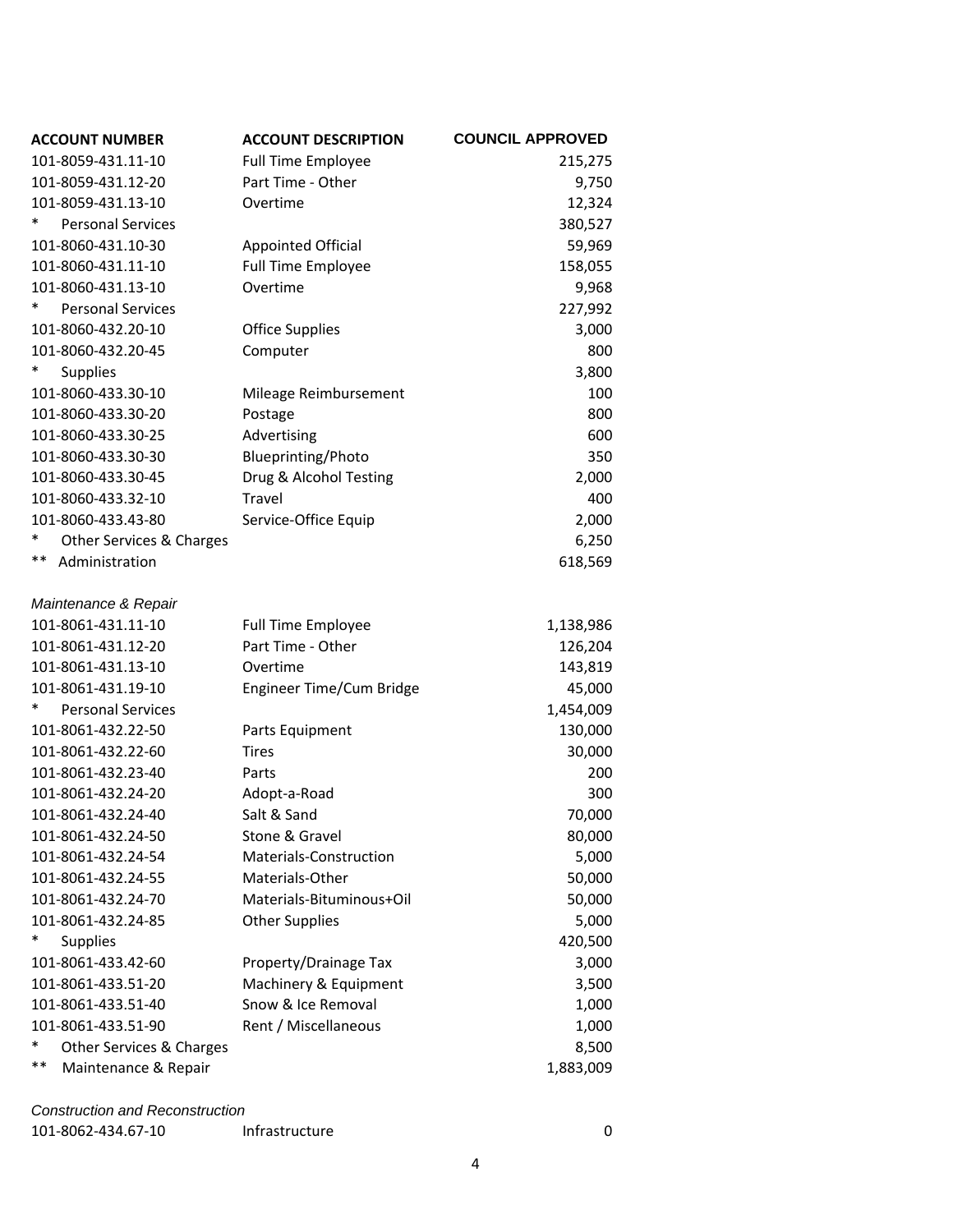| <b>ACCOUNT NUMBER</b>                        | <b>ACCOUNT DESCRIPTION</b>  | <b>COUNCIL APPROVED</b> |
|----------------------------------------------|-----------------------------|-------------------------|
| Capital Outlay                               |                             | 0                       |
| **<br><b>Construction and Reconstruction</b> |                             | 0                       |
| <b>General and Undistributed</b>             |                             |                         |
| 101-8063-431.11-10                           | <b>Full Time Employee</b>   | 192,779                 |
| 101-8063-431.13-10                           | Overtime                    | 22,651                  |
| 101-8063-431.15-10                           | Social Security             | 176,425                 |
| 101-8063-431.16-10                           | <b>PERF</b>                 | 150,485                 |
| $\ast$<br><b>Personal Services</b>           |                             | 542,340                 |
| 101-8063-432.22-20                           | Gas & Oil                   | 300,000                 |
| 101-8063-432.22-65                           | <b>Maintainer Blades</b>    | 20,000                  |
| 101-8063-432.25-10                           | Uniforms & Clothing         | 15,350                  |
| *<br><b>Supplies</b>                         |                             | 335,350                 |
| 101-8063-433.30-05                           | Dues & Subscriptions        | 250                     |
| 101-8063-433.30-90                           | Gen Op / Miscellaneous      | 5,000                   |
| 101-8063-433.32-10                           | Travel                      | 1,400                   |
| 101-8063-433.36-20                           | Repairs Maintenance Svc     | 15,000                  |
| 101-8063-433.37-70                           | <b>Trash Removal</b>        | 4,700                   |
| 101-8063-433.37-90                           | Utilities / Miscellaneous   | 40,000                  |
| 101-8063-433.38-20                           | Liability                   | 45,000                  |
| 101-8063-433.38-30                           | Property                    | 1,200                   |
| 101-8063-433.38-40                           | Vehicle                     | 70,000                  |
| 101-8063-433.40-06                           | Car & Van Maintenance       | 5,000                   |
| 101-8063-433.40-07                           | Repairs-Svc. Equip          | 30,000                  |
| 101-8063-433.40-40                           | Tires                       | 4,000                   |
| 101-8063-433.43-85                           | Service-Radio Equip         | 2,500                   |
| *<br>Other Services & Charges                |                             | 224,050                 |
| 101-8063-434.61-45                           | Highway                     | 20,000                  |
| 101-8063-434.62-25                           | Data Processing             | 1,500                   |
| 101-8063-434.62-80                           | Garage                      | 5,000                   |
| 101-8063-434.62-90                           | Equipment / Miscellaneous   | 325,000                 |
| $\ast$<br>Capital Outlay                     |                             | 351,500                 |
| 101-8064-431.12-20                           | Part Time - Other           | 20,475                  |
| *<br><b>Personal Services</b>                |                             | 20,475                  |
| 101-9410-411.17-10                           | Health                      | 656,173                 |
| 101-9410-411.17-20                           | Long Term Disability        | 6,850                   |
| 101-9410-411.17-30                           | Life                        | 4,650                   |
| 101-9410-411.17-40                           | Unemployment                | 12,000                  |
| 101-9410-411.17-50                           | <b>Workers Compensation</b> | 70,648                  |
| 101-9410-411.17-60                           | Flex                        | 0                       |
| *<br><b>Personal Services</b>                |                             | 750,321                 |
| $***$<br><b>General &amp; Undistributed</b>  |                             | 2,224,036               |
| ***<br>County Highway                        |                             | 4,725,614               |
|                                              |                             |                         |
| <b>Local Road &amp; Street</b>               | Kemper, Gutwein             |                         |

## *Administration* ‐8260‐432.20‐10 Office Supplies 2,500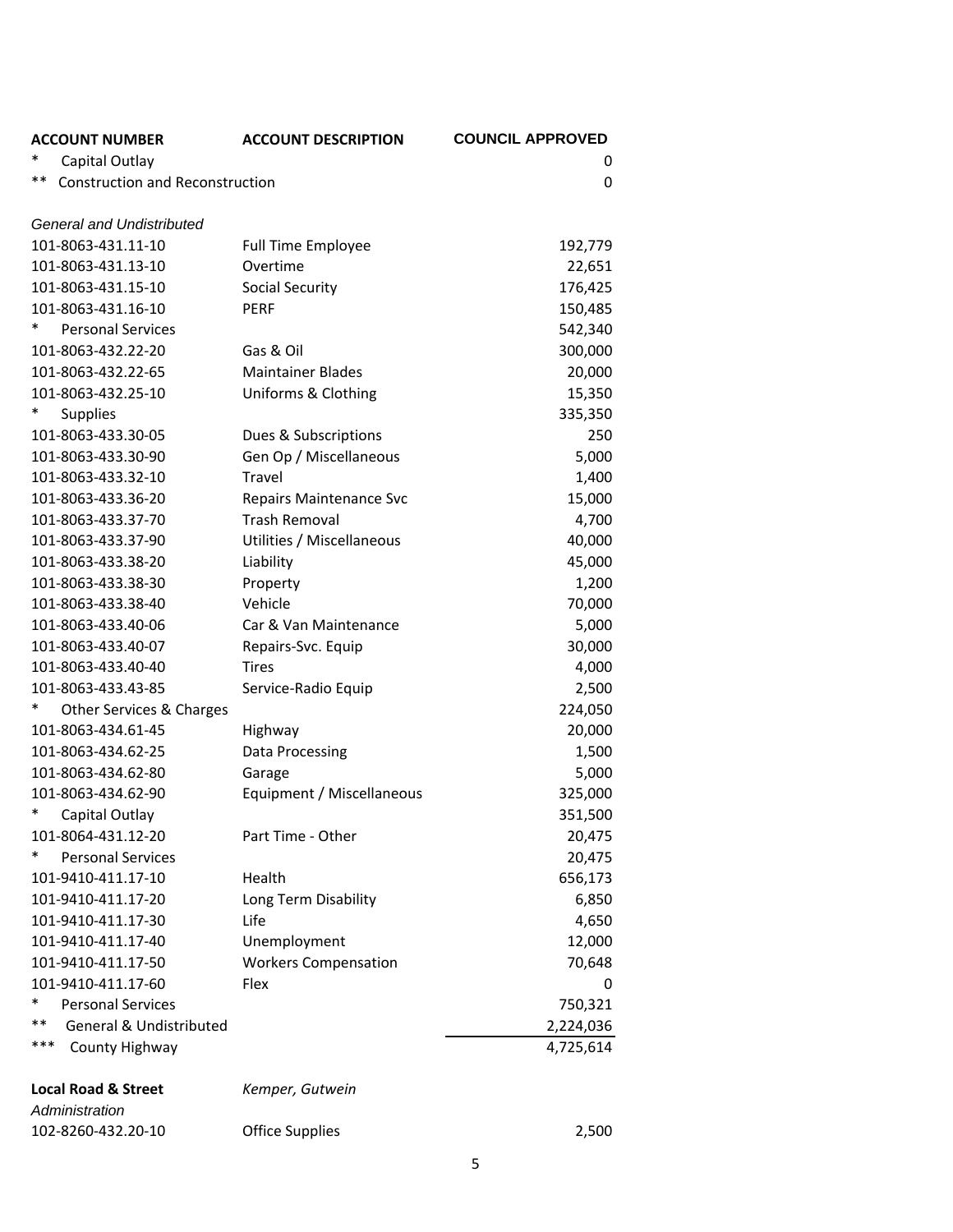| <b>ACCOUNT NUMBER</b>                        | <b>ACCOUNT DESCRIPTION</b>   | <b>COUNCIL APPROVED</b> |
|----------------------------------------------|------------------------------|-------------------------|
| 102-8260-432.20-45                           | Computer                     | 500                     |
| *<br>Supplies                                |                              | 3,000                   |
| 102-8260-433.30-10                           | Mileage Reimbursement        | 100                     |
| 102-8260-433.30-20                           | Postage                      | 400                     |
| 102-8260-433.30-25                           | Advertising                  | 800                     |
| 102-8260-433.30-30                           | Blueprinting/Photo           | 200                     |
| 102-8260-433.32-10                           | Travel                       | 900                     |
| 102-8260-433.42-11                           | Legal Professional           | 3,000                   |
| Other Services & Charges                     |                              | 5,400                   |
| **<br>Administration                         |                              | 8,400                   |
|                                              |                              |                         |
| Maintenance and Repair                       |                              |                         |
| 102-8261-432.23-20                           | Paint                        | 75,000                  |
| 102-8261-432.24-10                           | <b>Road Signs</b>            | 26,500                  |
| 102-8261-432.24-54                           | Materials-Construction       | 2,000                   |
| 102-8261-432.24-55                           | Materials-Other              | 790,000                 |
| 102-8261-432.24-80                           | Engineering                  | 1,500                   |
| 102-8261-432.24-85                           | <b>Other Supplies</b>        | 1,000                   |
| <b>Supplies</b>                              |                              | 896,000                 |
| 102-8261-433.30-80                           | Gen Op / Current Charges     | 70,000                  |
| 102-8261-433.36-15                           | <b>Pavement Marking Prog</b> | 10,000                  |
| 102-8261-433.36-36                           | <b>Engineering Svcs</b>      | 150,000                 |
| 102-8261-433.36-90                           | Maintenance / Miscellaneous  | 1,000                   |
| 102-8261-433.43-50                           | Contracts / Maintenance      | 2,000                   |
| 102-8261-433.51-20                           | Machinery & Equipment        | 100,000                 |
| *<br>Other Services & Charges                |                              | 333,000                 |
| **<br>Maintenance and Repair                 |                              | 1,229,000               |
|                                              |                              |                         |
| <b>Construction and Reconstruction</b>       |                              |                         |
| 102-8262-434.64-10                           | Infrastructure               | 20,000                  |
| 102-8262-434.65-05                           | Infrastructure               | 100,000                 |
| 102-8262-434.67-05                           | Rehab/Repair                 | 150,000                 |
| 102-8262-434.67-10                           | Infrastructure               | 0                       |
| Capital Outlay                               |                              | 270,000                 |
| 102-8263-432.20-60                           | Operating                    | 500                     |
| 102-8263-432.24-30                           | <b>Safety Supplies</b>       | 6,000                   |
| *<br><b>Supplies</b>                         |                              | 6,500                   |
| **<br><b>Construction and Reconstruction</b> |                              | 276,500                 |
|                                              |                              |                         |
| <b>General and Undistributed</b>             |                              |                         |
| 102-8263-433.30-05                           | Dues & Subscriptions         | 500                     |
| 102-8263-433.32-10                           | <b>Travel</b>                | 1,200                   |
| 102-8263-433.36-20                           | Repairs Maintenance Svc      | 500                     |
| 102-8263-433.37-15                           | Utilities-Lighting Road      | 850                     |
| *<br>Other Services & Charges                |                              | 3,050                   |
| 102-8263-434.62-25                           | Equipment / Data Processing  | 30,000                  |
| 102-8263-434.62-90                           | Equipment / Miscellaneous    | 200,000                 |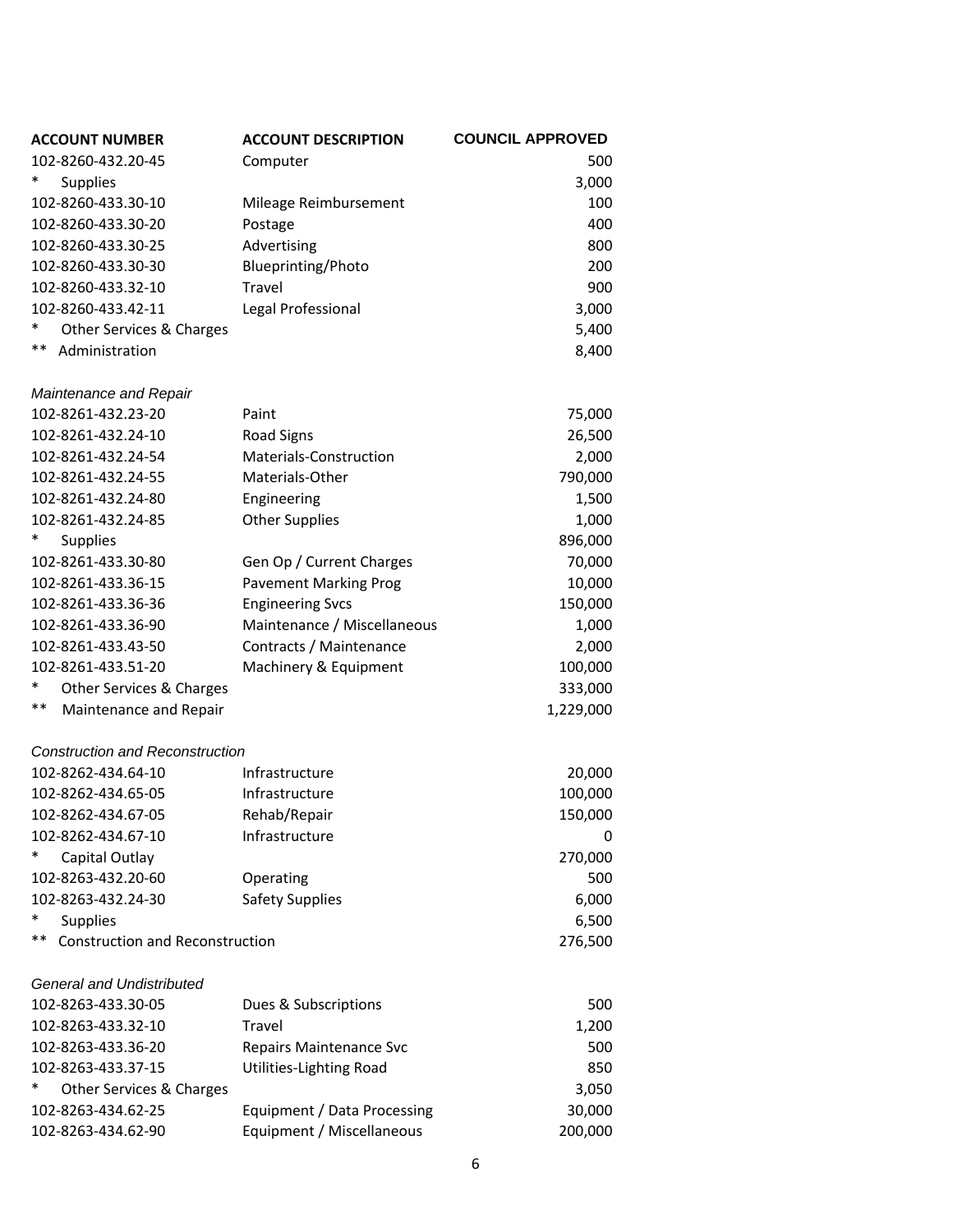| <b>ACCOUNT NUMBER</b>                    | <b>ACCOUNT DESCRIPTION</b>       | <b>COUNCIL APPROVED</b> |
|------------------------------------------|----------------------------------|-------------------------|
| Capital Outlay                           |                                  | 230,000                 |
| <b>General and Undistributed</b><br>**   |                                  | 233,050                 |
| ***<br>Local Road & Street               |                                  | 1,746,950               |
|                                          |                                  |                         |
| <b>Excise Surtax</b>                     | Kemper, Gutwein                  |                         |
| 105-8261-432.24-55                       | Materials-Other                  | 400,000                 |
| <b>Supplies</b>                          |                                  | 400,000                 |
| 105-8261-434.67-90                       | Infrastructure-Paving            | 400,000                 |
| Capital Outlay                           |                                  | 400,000                 |
| ***<br><b>Excise Surtax</b>              |                                  | 800,000                 |
|                                          |                                  |                         |
| <b>Wheel Tax</b>                         | Kemper, Gutwein                  |                         |
| 106-8261-432.24-55                       | Materials-Other                  | 100,000                 |
| <b>Supplies</b>                          |                                  | 100,000                 |
| ***<br><b>Wheel Tax</b>                  |                                  | 100,000                 |
|                                          |                                  |                         |
| <b>Focus Program</b>                     | Vernon, Michael                  |                         |
| 154-3710-412.20-10                       | <b>Office Supplies</b>           | 500                     |
| 154-3710-412.25-05                       | Food                             | 500                     |
| <b>Supplies</b>                          |                                  | 1,000                   |
| 154-3710-413.42-10                       | <b>Other Professional Servic</b> | 3,000                   |
| ∗<br>Other Services & Charges            |                                  | 3,000                   |
| 154-7203-413.30-90                       | Gen Op / Miscellaneous           | 0                       |
| Other Services & Charges                 |                                  | 0                       |
| ***<br><b>Focus Program</b>              |                                  | 4,000                   |
| <b>Clerks Record Perpetuation</b>        | Basham, Michael                  |                         |
| 160-5810-411.12-20                       | Part Time                        | 45,000                  |
| 160-5810-411.15-10                       | <b>Social Security</b>           | 3,443                   |
| *<br><b>Personal Services</b>            |                                  | 48,443                  |
| 160-5810-412.20-10                       | <b>Office Supplies</b>           | 5,458                   |
| *<br><b>Supplies</b>                     |                                  | 5,458                   |
| 160-5810-413.30-60                       | Software                         | 3,000                   |
| 160-5810-413.43-30                       | Microfilm                        | 5,300                   |
| Other Services & Charges                 |                                  | 8,300                   |
| 160-5810-414.62-90                       | Capital Outlay-Misc              | 10,000                  |
| *<br>Capital Outlay                      |                                  | 10,000                  |
| 160-9410-411.17-50                       | <b>Workers Compensation</b>      | 0                       |
| <b>Personal Services</b>                 |                                  | 0                       |
| ***<br><b>Clerks Record Perpetuation</b> |                                  | 72,201                  |
|                                          |                                  |                         |
| IV-D 10-99 Child Support                 | Basham, Michael                  |                         |
| 162-5810-411.12-20                       | Part Time                        | 0                       |
| 162-5810-411.15-10                       | <b>Social Security</b>           | 0                       |
| *<br><b>Personal Services</b>            |                                  | 0                       |
| 162-5810-412.20-10                       | <b>Office Supplies</b>           | 0                       |
| 162-5810-412.62-45                       | Office Equipment                 | 0                       |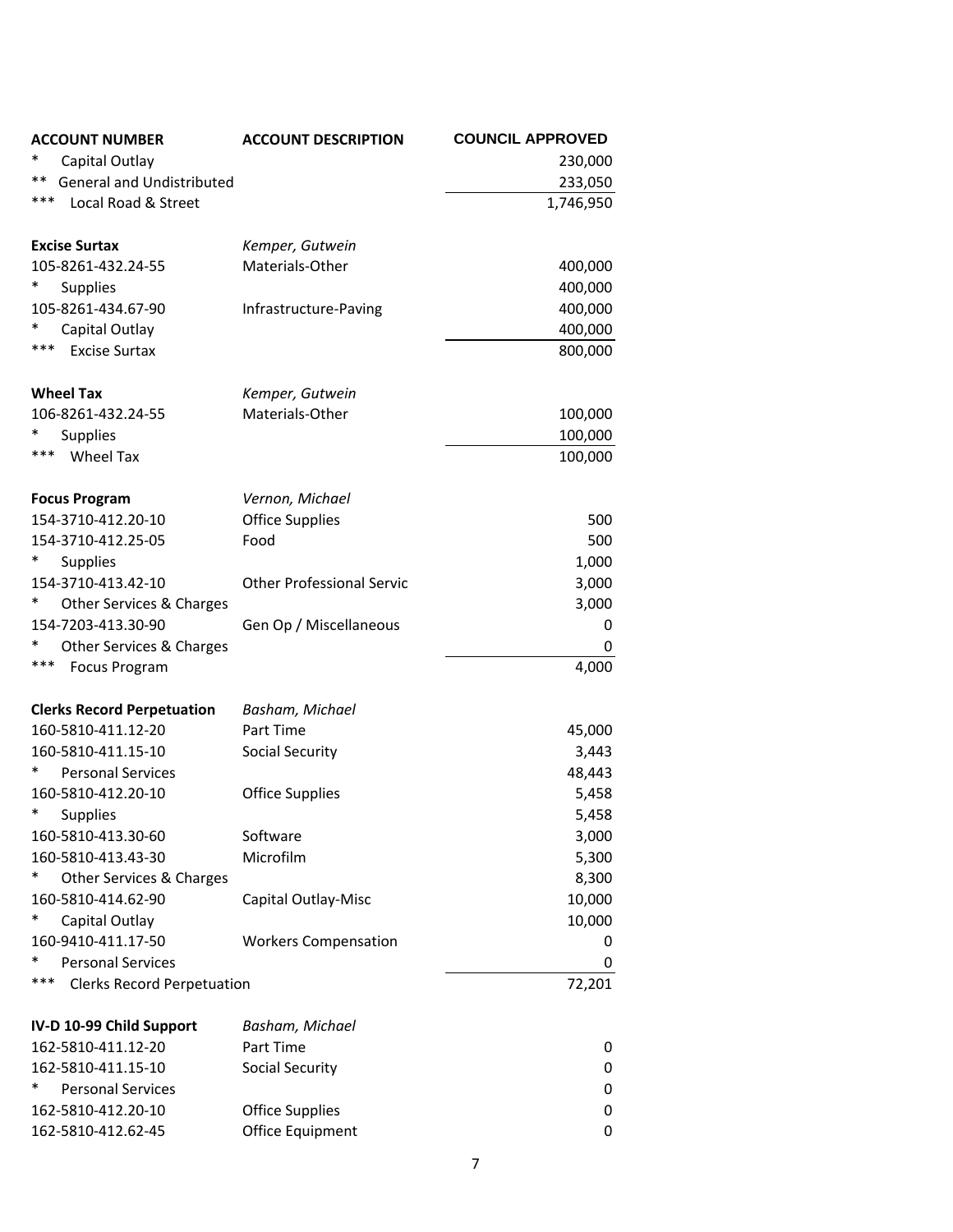| <b>ACCOUNT NUMBER</b>                           | <b>ACCOUNT DESCRIPTION</b>       | <b>COUNCIL APPROVED</b> |
|-------------------------------------------------|----------------------------------|-------------------------|
| <b>Supplies</b>                                 |                                  | 0                       |
| 162-5810-413.30-90                              | <b>General Operating-Misc</b>    | 0                       |
| 162-5810-413.42-10                              | <b>Other Professional Servic</b> | 0                       |
| *<br>Other Services & Charges                   |                                  | 0                       |
| 162-5810-414.62-45                              | Equipment / Office               | 0                       |
| 162-5810-414.62-90                              | Equip / Capital Outlay-Misc      | 0                       |
| Capital Outlay                                  |                                  | 0                       |
| ***<br>IV-D 10-99 Child Support                 |                                  | $\Omega$                |
| <b>Plat Book Fund</b>                           | Underwood, Gutwein               |                         |
| 165-0110-411.12-20                              | Part Time                        | 12,000                  |
| 165-0110-411.15-10                              | Social Security                  | 918                     |
| <b>Personal Services</b>                        |                                  | 12,918                  |
| 165-0110-412.20-10                              | <b>Office Supplies</b>           | 2,000                   |
| ∗<br>Supplies                                   |                                  | 2,000                   |
| 165-0110-413.36-50                              | Rebinding                        | 2,000                   |
| 165-0110-413.42-75                              | <b>Salary Support</b>            | 10,000                  |
| 165-0110-413.43-90                              | Contracts / Miscellaneous        | 0                       |
| 165-0110-413.45-75                              | Copier                           | 1,500                   |
| Other Services & Charges                        |                                  | 13,500                  |
| 165-0110-414.62-90                              | Capital Outlay-Misc              | 1,500                   |
| Capital Outlay                                  |                                  | 1,500                   |
| ***<br>Plat Book Fund                           |                                  | 29,918                  |
| Recorder Records Peretuation Underwood, Michael |                                  |                         |
| 170-0310-411.11-10                              | <b>Full Time Employee</b>        | 90,378                  |
| 170-0310-411.15-10                              | Social Security                  | 6,914                   |
| 170-0310-411.16-10                              | <b>PERF</b>                      | 6,327                   |
| <b>Personal Services</b>                        |                                  | 103,619                 |
| 170-0310-413.30-90                              | <b>General Operating-Misc</b>    | 0                       |
| Other Services & Charges                        |                                  | 0                       |
| 170-9410-411.17-10                              | Health                           | 39,370                  |
| 170-9410-411.17-20                              | Long Term Disability             | 406                     |
| 170-9410-411.17-30                              | Life                             | 279                     |
| 170-9410-411.17-50                              | <b>Workers Compensation</b>      | 2,169                   |
| *<br><b>Personal Services</b>                   |                                  | 42,224                  |
| ***<br>Recorder Record Perpetuation             |                                  | 145,843                 |
| <b>ID Security Protection</b>                   | Underwood, Michael               |                         |
| 172-0310-411.12-20                              | Part Time                        | 5,000                   |
| 172-0310-411.15-10                              | <b>Social Security</b>           | 383                     |
| *<br><b>Personal Services</b>                   |                                  | 5,383                   |
| 172-0310-413.30-90                              | <b>General Operating-Misc</b>    | 0                       |
| *<br>Other Services & Charges                   |                                  | 0                       |
| ***<br>ID Security Protection                   |                                  | 5,383                   |

**Wireless E911** *Gutwein, Michael*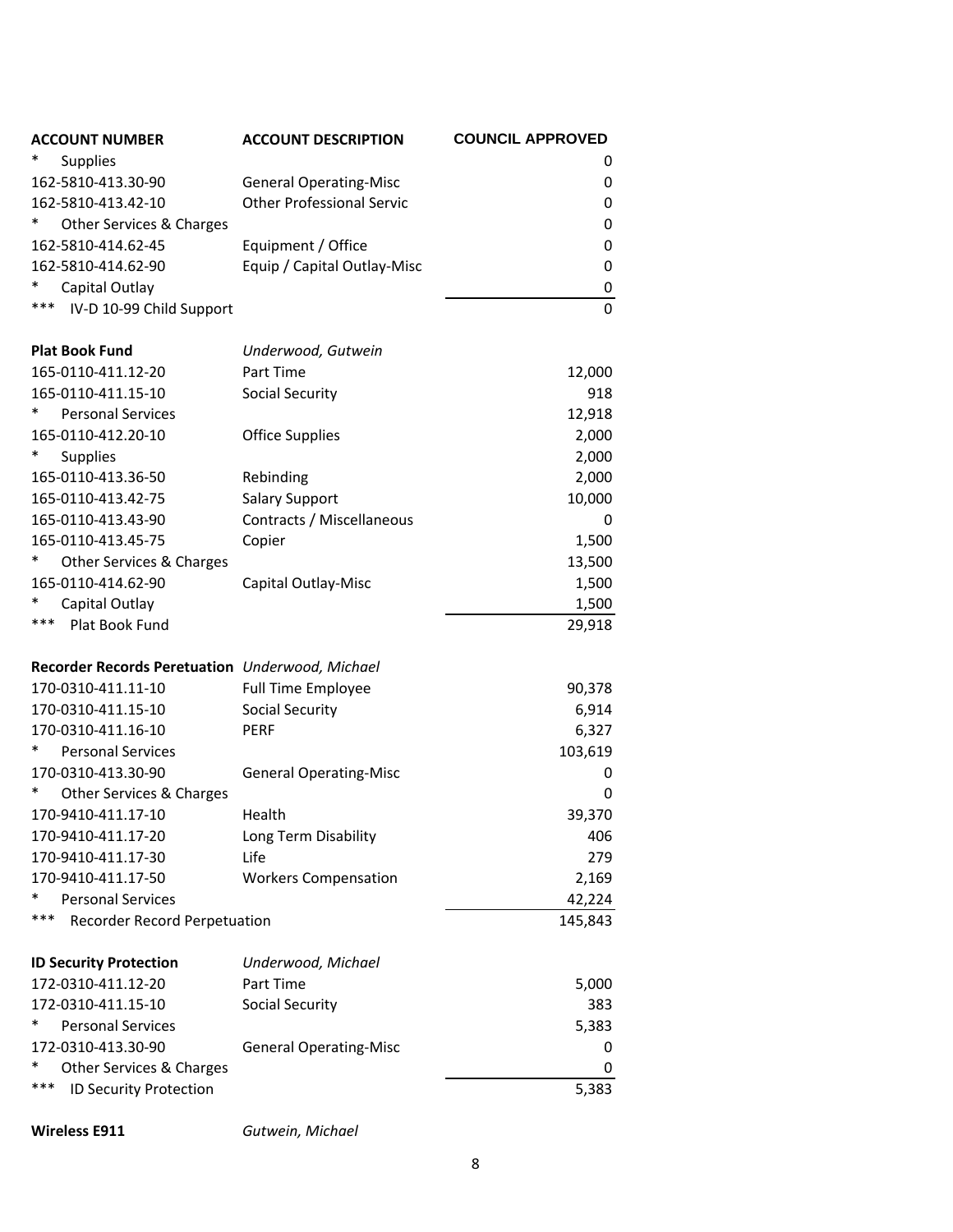| <b>ACCOUNT NUMBER</b>              | <b>ACCOUNT DESCRIPTION</b>       | <b>COUNCIL APPROVED</b> |
|------------------------------------|----------------------------------|-------------------------|
| 173-5410-421.11-10                 | <b>Full Time Employee</b>        | 137,365                 |
| 173-5410-421.13-10                 | Overtime                         | 5,000                   |
| 173-5410-421.15-10                 | Social Security                  | 10,891                  |
| 173-5410-421.16-10                 | <b>PERF</b>                      | 9,966                   |
| *<br><b>Personal Services</b>      |                                  | 163,222                 |
| 173-5410-423.30-60                 | Software services                | 30,000                  |
| 173-5410-423.43-10                 | <b>Contractual Services</b>      | 179,462                 |
| $\ast$<br>Other Services & Charges |                                  | 209,462                 |
| 173-5410-424.62-90                 | Equipment / Miscellaneous        | 30,000                  |
| *<br>Capital Outlay                |                                  | 30,000                  |
| 173-9410-411.17-10                 | Health                           | 39,370                  |
| 173-9410-411.17-20                 | Long Term Disability             | 411                     |
| 173-9410-411.17-30                 | Life                             | 279                     |
| 173-9410-411.17-50                 | <b>Workers Compensation</b>      | 5,034                   |
| *<br><b>Personal Services</b>      |                                  | 45,094                  |
| ***<br>Wireless E911               |                                  | 447,778                 |
|                                    |                                  |                         |
| E-911 (Landline)                   | Gutwein, Michael                 |                         |
| 176-5410-421.11-10                 | <b>Full Time Employee</b>        | 0                       |
| 176-5410-421.13-10                 | Overtime                         | 0                       |
| 176-5410-421.15-10                 | <b>Social Security</b>           | 0                       |
| 176-5410-421.16-10                 | <b>PERF</b>                      | 0                       |
| *<br><b>Personal Services</b>      |                                  | 0                       |
| 176-5410-422.20-10                 | <b>Office Supplies</b>           | $\mathbf 0$             |
| <b>Supplies</b>                    |                                  | 0                       |
| 176-5410-423.42-10                 | <b>Other Professional Servic</b> | 0                       |
| 176-5410-423.43-35                 | Consultant                       | 10,000                  |
| 176-5410-423.45-80                 | E-911 Payment #1                 | 413,000                 |
| 176-5410-423.45-81                 | E-911 Payment #2                 | 450,000                 |
| *<br>Other Services & Charges      |                                  | 873,000                 |
| 176-5410-424.62-90                 | Equipment / Miscellaneous        | 116,799                 |
| *<br>Capital Outlay                |                                  | 116,799                 |
| 176-9410-411.17-10                 | Health                           | 0                       |
| 176-9410-411.17-20                 | Long Term Disability             | 0                       |
| 176-9410-411.17-30                 | Life                             | 0                       |
| 176-9410-411.17-40                 | Unemployment                     | 0                       |
| 176-9410-411.17-50                 | <b>Workers Compensation</b>      | 0                       |
| 176-9410-411.17-60                 | Flex                             | 0                       |
| *<br><b>Personal Services</b>      |                                  | 0                       |
| ***<br>E-911                       |                                  | 989,799                 |
|                                    |                                  |                         |
| <b>Surveyor Cornerstone Perp</b>   | Winger, Kemper                   |                         |
| 240-0410-411.10-10                 | <b>Elected Official</b>          | 10,178                  |
| 240-0410-411.11-10                 | <b>Full Time Employee</b>        | 13,845                  |
| 240-0410-411.15-10                 | <b>Social Security</b>           | 1,838                   |
| 240-0410-411.16-10                 | PERF                             | 1,682                   |
| *<br><b>Personal Services</b>      |                                  | 27,543                  |
|                                    |                                  |                         |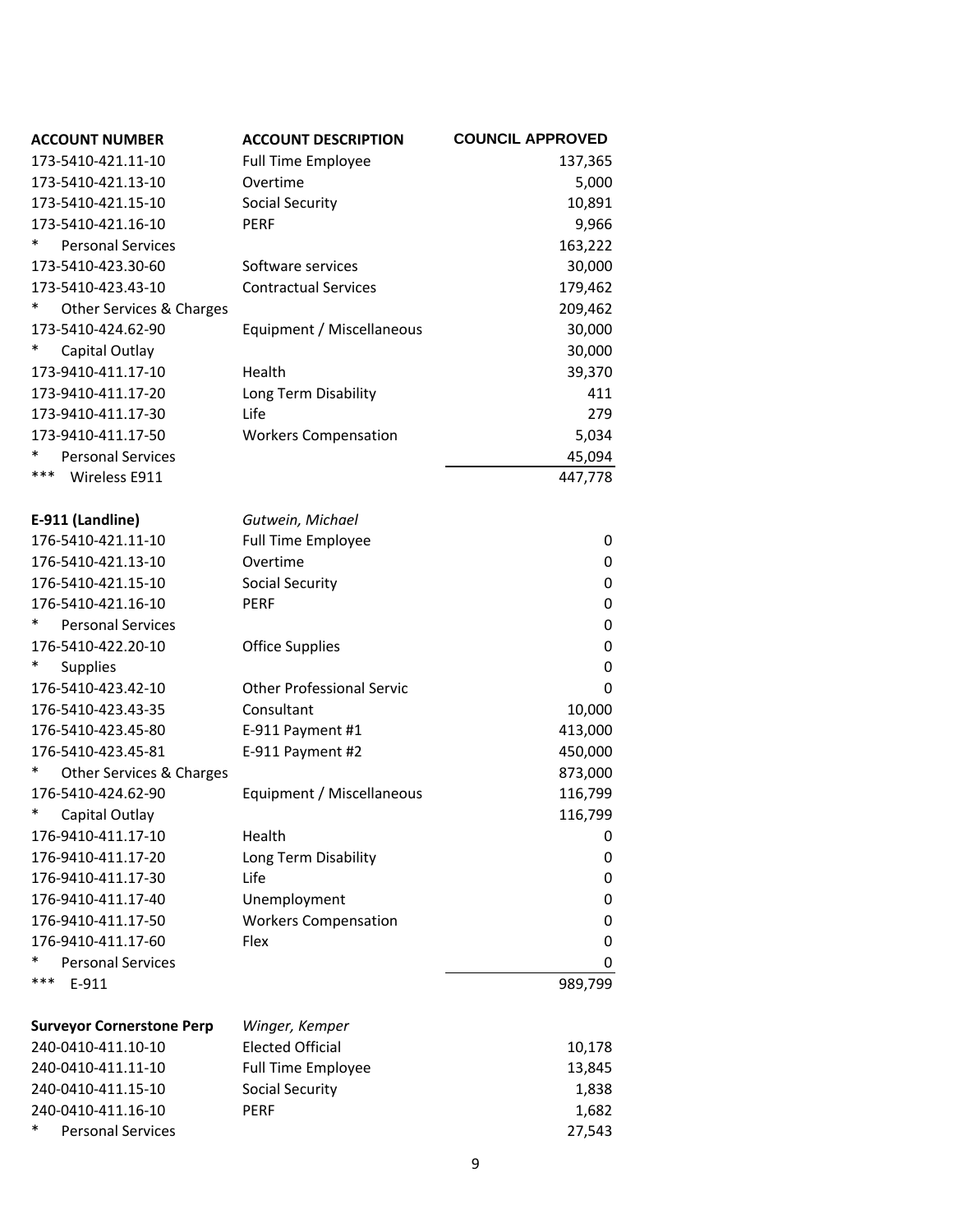| <b>ACCOUNT NUMBER</b>            | <b>ACCOUNT DESCRIPTION</b>     | <b>COUNCIL APPROVED</b> |
|----------------------------------|--------------------------------|-------------------------|
| 240-0410-412.20-60               | Operating                      | 5,000                   |
| 240-0410-412.22-20               | Gas Oil & Lube                 | 4,000                   |
| <b>Supplies</b>                  |                                | 9,000                   |
| 240-0410-413.30-05               | Dues & Subscriptions           | 600                     |
| 240-0410-413.30-25               | Advertising                    | 300                     |
| 240-0410-413.32-10               | <b>Travel &amp; Training</b>   | 3,000                   |
| 240-0410-413.36-10               | Maintenance & Repair           | 4,000                   |
| 240-0410-413.37-20               | Telephone                      | 1,500                   |
| 240-0410-413.43-35               | Consultant                     | 10,000                  |
| Other Services & Charges         |                                | 19,400                  |
| 240-0410-414.62-90               | Capital Outlay-Misc            | 10,000                  |
| Capital Outlay                   |                                | 10,000                  |
| 240-9410-411.17-10               | Health                         | 13,174                  |
| 240-9410-411.17-20               | Long Term Disability           | 69                      |
| 240-9410-411.17-30               | Life                           | 48                      |
| *<br><b>Personal Services</b>    |                                | 13,291                  |
| ***<br>Surveyor Cornerstone Perp |                                | 79,234                  |
|                                  |                                |                         |
| <b>Engineering Review</b>        | Winger, Kemper                 |                         |
| 244-0410-413.36-36               | <b>Engineering Services</b>    | 60,000                  |
| *<br>Other Services & Charges    |                                | 60,000                  |
| ***<br><b>Engineering Review</b> |                                | 60,000                  |
|                                  |                                |                         |
| <b>Phase II Stormwater</b>       | Winger, Kemper                 |                         |
| 247-0410-411.10-10               | <b>Elected Official</b>        | 35,597                  |
| 247-0410-411.11-10               | <b>Full Time Employee</b>      | 141,190                 |
| 247-0410-411.12-20               | Part Time                      | 20,000                  |
| 247-0410-411.13-10               | Overtime                       | 5,000                   |
| 247-0410-411.15-10               | Social Security                | 15,437                  |
| 247-0410-411.16-10               | <b>PERF</b>                    | 12,726                  |
| <b>Personal Services</b>         |                                | 229,950                 |
| 247-0410-412.20-10               | <b>Office Supplies</b>         | 5,000                   |
| 247-0410-412.20-15               | Equipment                      | 10,000                  |
| 247-0410-412.20-20               | <b>Printed Forms</b>           | 10,000                  |
| 247-0410-412.20-90               | Office Expense / Miscellaneous | 20,000                  |
| 247-0410-412.22-20               | Gas Oil & Lube                 | 5,000                   |
| 247-0410-412.25-40               | Signage                        | 12,000                  |
| <b>Supplies</b>                  |                                | 62,000                  |
| 247-0410-413.30-05               | Dues & Subscriptions           | 2,000                   |
| 247-0410-413.30-10               | Mileage Reimbursement          | 2,000                   |
| 247-0410-413.30-20               | Postage                        | 4,000                   |
| 247-0410-413.30-25               | Advertising                    | 10,000                  |
| 247-0410-413.30-60               | Software                       | 10,000                  |
| 247-0410-413.30-90               | <b>General Operating-Misc</b>  | 20,000                  |
| 247-0410-413.32-10               | <b>Travel &amp; Training</b>   | 20,000                  |
| 247-0410-413.32-90               | Training Costs / Miscellaneous | 50,000                  |
| 247-0410-413.37-90               | Miscellaneous                  | 1,000                   |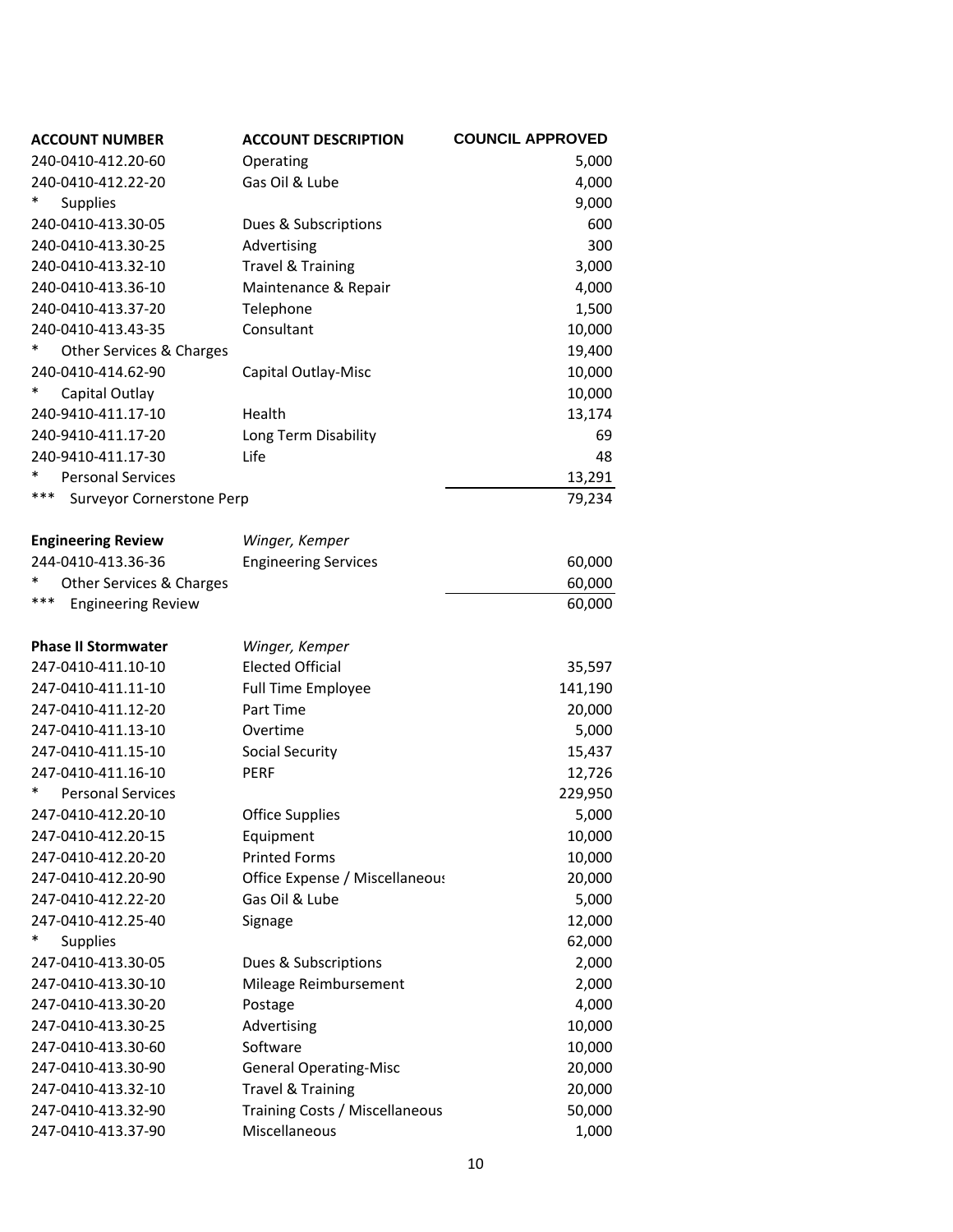| <b>ACCOUNT NUMBER</b>                   | <b>ACCOUNT DESCRIPTION</b>       | <b>COUNCIL APPROVED</b> |
|-----------------------------------------|----------------------------------|-------------------------|
| 247-0410-413.42-10                      | <b>Other Professional Servic</b> | 200,000                 |
| 247-0410-413.42-15                      | <b>Legal Notices</b>             | 1,000                   |
| 247-0410-413.42-20                      | Engineering                      | 50,000                  |
| 247-0410-413.42-90                      | Administrative / Miscellaneous   | 30,000                  |
| 247-0410-413.43-20                      | <b>Legal Services</b>            | 37,000                  |
| 247-0410-413.43-60                      | Contracts-Educator               | 20,000                  |
| Other Services & Charges                |                                  | 457,000                 |
| 247-0410-414.62-90                      | Capital Outlay-Misc              | 25,000                  |
| ∗<br>Capital Outlay                     |                                  | 25,000                  |
| 247-9410-411.17-10                      | Health                           | 61,465                  |
| 247-9410-411.17-20                      | Long Term Disability             | 642                     |
| 247-9410-411.17-30                      | Life                             | 436                     |
| 247-9410-411.17-50                      | <b>Workers Compensation</b>      | 3,708                   |
| 247-9410-411.17-60                      | Flex                             | 0                       |
| <b>Personal Services</b><br>∗           |                                  | 66,251                  |
| ***<br>Phase II Stormwater              |                                  | 840,201                 |
|                                         |                                  |                         |
| <b>Adult Protective Services</b>        | Underwood, Winger                |                         |
| 250-5910-411.11-10                      | <b>Full Time Employee</b>        | 69,079                  |
| 250-5910-411.12-20                      | Part Time                        | 14,500                  |
| 250-5910-411.13-10                      | Overtime                         | 0                       |
| 250-5910-411.15-10                      | Social Security                  | 6,394                   |
| 250-5910-411.16-10                      | <b>PERF</b>                      | 4,836                   |
| *<br><b>Personal Services</b>           |                                  | 94,809                  |
| 250-5910-412.20-10                      | <b>Office Supplies</b>           | 500                     |
| <b>Supplies</b>                         |                                  | 500                     |
| 250-5910-413.30-90                      | <b>General Operating-Misc</b>    | 800                     |
| 250-5910-413.32-10                      | <b>Travel &amp; Training</b>     | 1,637                   |
| 250-5910-413.37-30                      | Cellular Telephone               | 800                     |
| 250-5910-413.40-05                      | Maintenance                      | 1,000                   |
| 250-5910-413.40-10                      | Gasoline & Oil                   | 1,200                   |
| *<br>Other Services & Charges           |                                  | 5,437                   |
| 250-5910-414.62-70                      | Vehicles (Plated)                | 500                     |
| ∗<br>Capital Outlay                     |                                  | 500                     |
| 250-9410-411.17-10                      | Health                           | 26,247                  |
| 250-9410-411.17-20                      | Long Term Disability             | 274                     |
| 250-9410-411.17-30                      | Life                             | 186                     |
| 250-9410-411.17-50                      | <b>Workers Compensation</b>      | 3,185                   |
| 250-9410-411.17-60                      | Flex                             | 0                       |
| *<br><b>Personal Services</b>           |                                  | 29,892                  |
| ***<br><b>Adult Protective Services</b> |                                  | 131,138                 |
| <b>IV-D Prosecutor Incentive</b>        | Underwood, Winger                |                         |
| 256-5920-411.12-20                      | Part Time                        | 17,500                  |
| 256-5920-411.13-10                      | Overtime                         | 5,000                   |
| 256-5920-411.15-10                      | <b>Social Security</b>           | 1,722                   |
| 256-5920-411.16-10                      |                                  |                         |
|                                         | <b>PERF</b>                      | 350                     |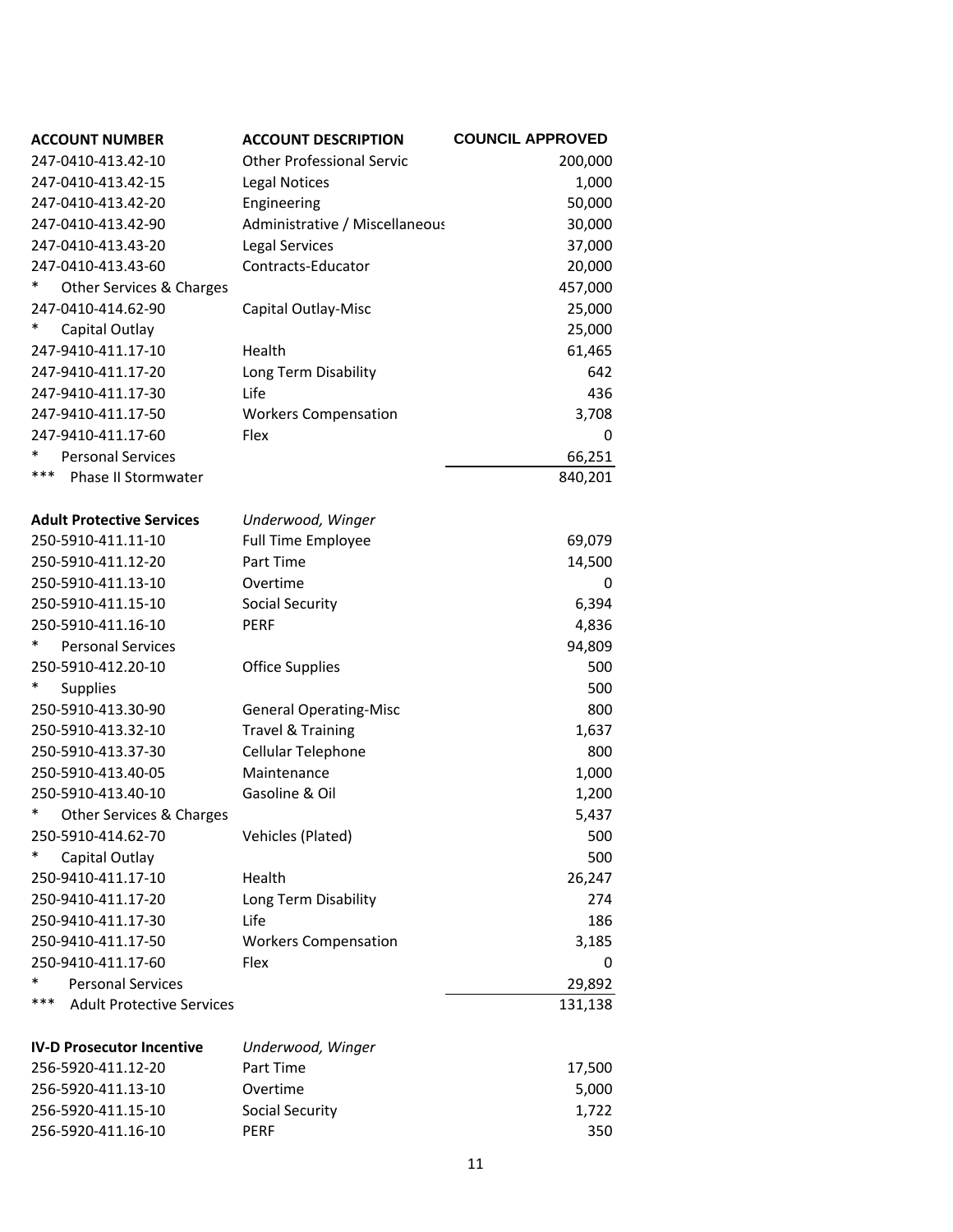| <b>ACCOUNT NUMBER</b>            | <b>ACCOUNT DESCRIPTION</b>       | <b>COUNCIL APPROVED</b> |
|----------------------------------|----------------------------------|-------------------------|
| <b>Personal Services</b>         |                                  | 24,572                  |
| 256-5920-413.30-90               | <b>General Operating-Misc</b>    | 1,600                   |
| 256-5920-413.32-10               | <b>Travel &amp; Training</b>     | 5,000                   |
| 256-5920-413.42-70               | <b>General Fund Support</b>      | 0                       |
| Other Services & Charges         |                                  | 6,600                   |
| 256-5920-414.62-25               | Data Processing-Hardware         | 10,000                  |
| 256-5920-414.62-45               | Office                           | 10,000                  |
| Capital Outlay                   |                                  | 20,000                  |
| ***<br>IV-D Prosecutor Incentive |                                  | 51,172                  |
| <b>Prosecutor Drug Enforce</b>   | Underwood, Winger                |                         |
| 257-5910-422.20-10               | <b>Office Supplies</b>           | 7,000                   |
| <b>Supplies</b>                  |                                  | 7,000                   |
| 257-5910-423.30-90               | Gen Op / Miscellaneous           | 20,000                  |
| 257-5910-423.32-10               | <b>Travel &amp; Training</b>     | 2,000                   |
| 257-5910-423.35-10               | <b>Building Lease</b>            | 13,000                  |
| 257-5910-423.35-20               | Maintenance & Repair             | 0                       |
| 257-5910-423.37-30               | Cellular Telephone               | 2,350                   |
| 257-5910-423.37-90               | Utilities / Miscellaneous        | 1,500                   |
| Other Services & Charges         |                                  | 38,850                  |
| 257-5910-424.62-25               | Data Processing-Hardware         | 5,150                   |
| Capital Outlay                   |                                  | 5,150                   |
| ***<br>Prosecutor Drug Enforce   |                                  | 51,000                  |
| <b>Pre-Trial Diversion</b>       | Underwood, Winger                |                         |
| 260-5910-411.11-10               | Full Time Employee               | 31,106                  |
| 260-5910-411.13-10               | Overtime                         | 0                       |
| 260-5910-411.15-10               | <b>Social Security</b>           | 2,380                   |
| 260-5910-411.16-10               | <b>PERF</b>                      | 2,178                   |
| ∗<br><b>Personal Services</b>    |                                  | 35,664                  |
| 260-5910-412.20-10               | <b>Office Supplies</b>           | 0                       |
| ∗<br>Supplies                    |                                  | 0                       |
| 260-5910-413.30-90               | <b>General Operating-Misc</b>    | 140,000                 |
| 260-5910-413.32-10               | <b>Travel &amp; Training</b>     | 16,000                  |
| 260-5910-413.37-30               | Cellular Telephone               | 10,000                  |
| 260-5910-413.42-10               | <b>Other Professional Servic</b> | 0                       |
| 260-5910-413.46-75               | <b>Witness Fees</b>              | 5,000                   |
| ∗<br>Other Services & Charges    |                                  | 171,000                 |
| 260-5910-414.62-70               | Vehicles (Plated)                | 0                       |
| Capital Outlay                   |                                  | 0                       |
| ***<br>Pre-Trial Diversion       |                                  | 206,664                 |
| <b>Infraction Diversion</b>      | Underwood, Winger                |                         |
| 261-5910-412.20-10               | <b>Office Supplies</b>           | 2,000                   |
| <b>Supplies</b>                  |                                  | 2,000                   |
| 261-5910-413.30-05               | Dues & Subscriptions             | 4,000                   |
| 261-5910-413.30-90               | <b>General Operating-Misc</b>    | 20,000                  |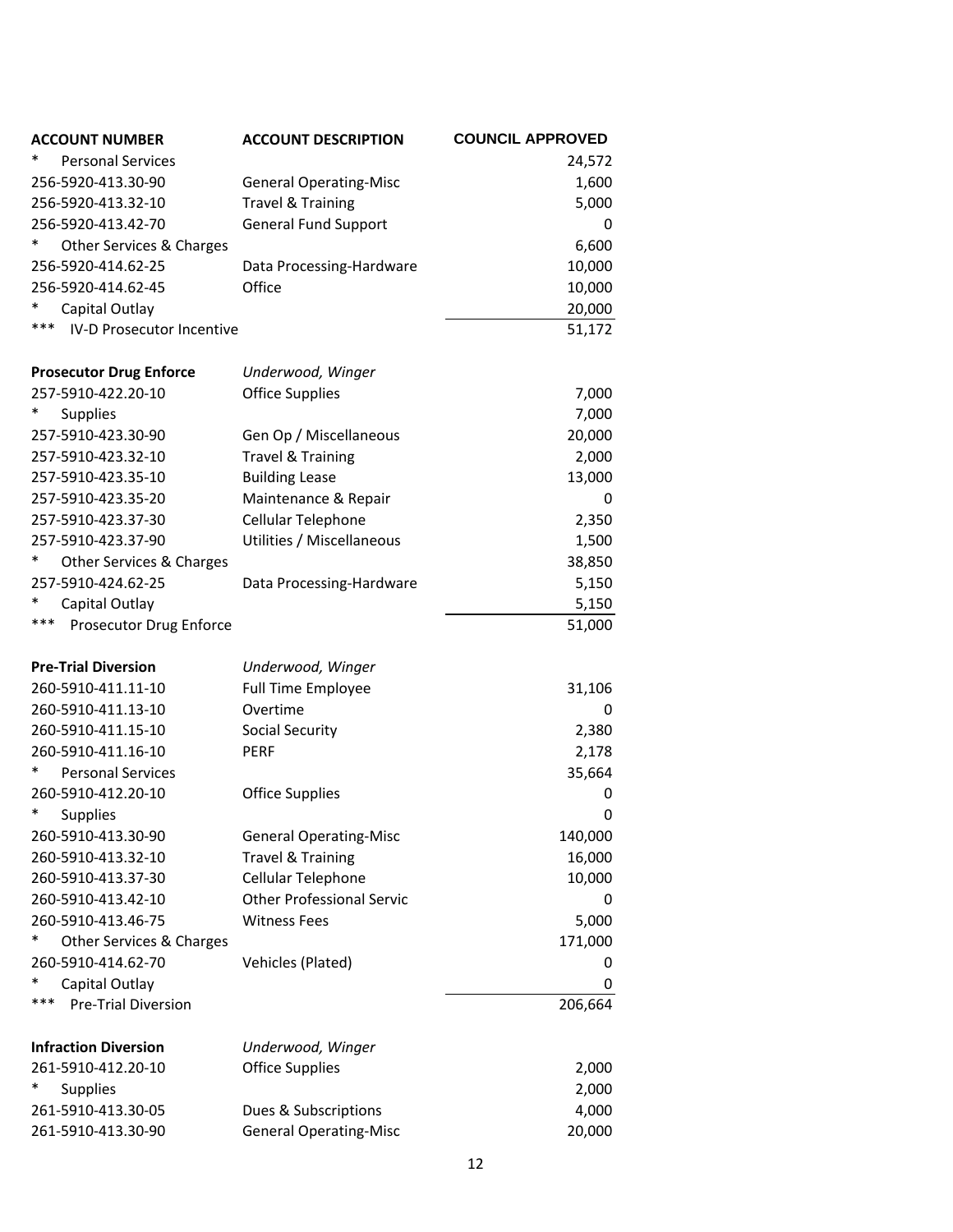| <b>ACCOUNT NUMBER</b>              | <b>ACCOUNT DESCRIPTION</b>       | <b>COUNCIL APPROVED</b> |
|------------------------------------|----------------------------------|-------------------------|
| 261-5910-413.32-10                 | <b>Travel &amp; Training</b>     | 15,000                  |
| 261-5910-413.42-10                 | <b>Other Professional Servic</b> | 5,000                   |
| 261-5910-413.46-55                 | Law Book Subscriptions           | 19,000                  |
| 261-5910-413.46-80                 | <b>Transcripts &amp; Records</b> | 10,500                  |
| *<br>Other Services & Charges      |                                  | 73,500                  |
| ***<br><b>Infraction Diversion</b> |                                  | 75,500                  |
|                                    |                                  |                         |
| <b>Federal Drug Forfeitures</b>    | Underwood, Winger                |                         |
| 263-5910-413.30-90                 | <b>General Operating-Misc</b>    | 0                       |
| Other Services & Charges           |                                  | 0                       |
| ***<br><b>Federal Drug</b>         | Forfeitures                      | $\Omega$                |
| <b>Non-Drug Forfeiture</b>         | Underwood, Winger                |                         |
| 265-5910-413.30-90                 | <b>General Operating-Misc</b>    | 0                       |
| $\ast$<br>Other Services & Charges |                                  | 0                       |
| 265-5910-423.32-10                 | <b>Travel &amp; Training</b>     | 0                       |
| Other Services & Charges           |                                  | 0                       |
| ***<br>Non-Drug Forfeiture         |                                  | $\mathbf 0$             |
|                                    |                                  |                         |
| <b>Reassessment</b>                | Underwood, Basham                |                         |
| 281-0510-411.11-10                 | <b>Full Time Employee</b>        | 167,006                 |
| 281-0510-411.12-10                 | Part Time - Regular              | 0                       |
| 281-0510-411.12-20                 | Part Time                        | 50,000                  |
| 281-0510-411.12-50                 | <b>Board Members</b>             | 5,000                   |
| 281-0510-411.13-10                 | Overtime                         | 0                       |
| 281-0510-411.14-10                 | <b>Additional Pay</b>            | 0                       |
| 281-0510-411.15-10                 | Social Security                  | 16,984                  |
| 281-0510-411.16-10                 | <b>PERF</b>                      | 11,691                  |
| <b>Personal Services</b><br>∗      |                                  | 250,681                 |
| 281-0510-412.20-10                 | <b>Office Supplies</b>           | 17,000                  |
| *<br><b>Supplies</b>               |                                  | 17,000                  |
| 281-0510-413.30-05                 | Dues & Subscriptions             | 0                       |
| 281-0510-413.30-20                 | Postage                          | 30,000                  |
| 281-0510-413.30-25                 | Advertising                      | 1,000                   |
| 281-0510-413.30-60                 | Software                         | 5,000                   |
| 281-0510-413.32-10                 | <b>Travel &amp; Training</b>     | 7,000                   |
| 281-0510-413.36-10                 | Maintenance & Repair             | 0                       |
| 281-0510-413.43-35                 | Consultant                       | 0                       |
| *<br>Other Services & Charges      |                                  | 43,000                  |
| 281-0510-414.62-90                 | Capital Outlay-Misc              | 0                       |
| *<br>Capital Outlay                |                                  | 0                       |
| 281-0610-411.12-20                 | Part Time                        | 0                       |
| 281-0610-411.15-10                 | <b>Social Security</b>           | 0                       |
| 281-0610-411.16-10                 | <b>PERF</b>                      | 0                       |
| *<br><b>Personal Services</b>      |                                  | 0                       |
| 281-9410-411.17-10                 | Health                           | 0                       |
| 281-9410-411.17-20                 | Long Term Disability             | 0                       |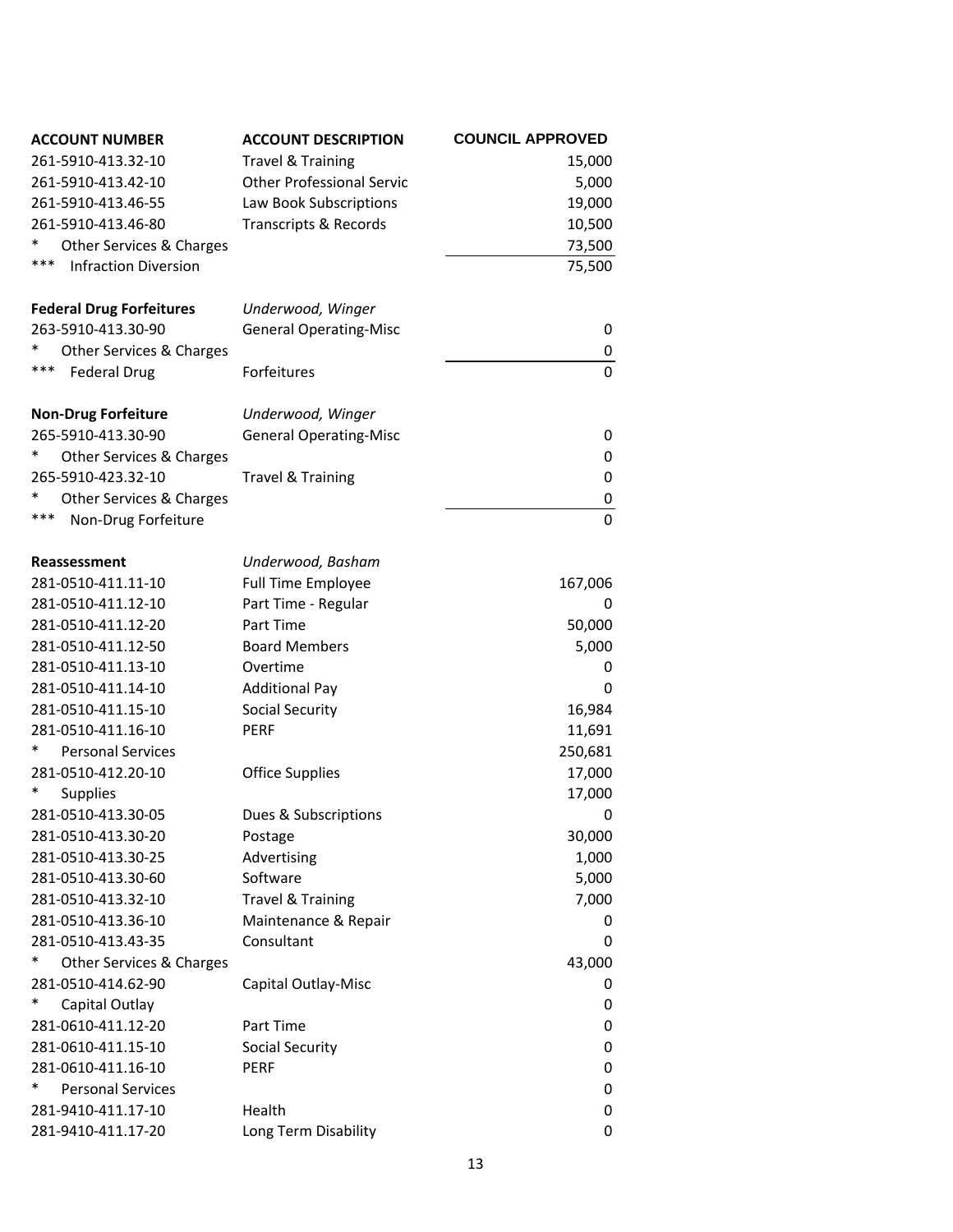| <b>ACCOUNT NUMBER</b>         | <b>ACCOUNT DESCRIPTION</b>       | <b>COUNCIL APPROVED</b> |
|-------------------------------|----------------------------------|-------------------------|
| 281-9410-411.17-30            | Life                             | 0                       |
| 281-9410-411.17-40            | Unemployment                     | 0                       |
| 281-9410-411.17-50            | <b>Workers Compensation</b>      | 0                       |
| 281-9410-411.17-60            | Flex                             | 0                       |
| <b>Personal Services</b>      |                                  | 0                       |
| ***<br>Reassessment           |                                  | 310,681                 |
|                               |                                  |                         |
| <b>Sales Disclosure</b>       | Underwood, Basham                |                         |
| 285-0510-411.12-20            | Part Time                        | 10,000                  |
| 285-0510-411.13-10            | Overtime                         | 0                       |
| 285-0510-411.15-10            | <b>Social Security</b>           | 765                     |
| *<br><b>Personal Services</b> |                                  | 10,765                  |
| 285-0510-413.30-60            | Software                         | 3,500                   |
| 285-0510-413.30-90            | <b>General Operating-Misc</b>    | 20,000                  |
| 285-0510-413.32-10            | <b>Travel &amp; Training</b>     | 5,000                   |
| Other Services & Charges      |                                  | 28,500                  |
| 285-0510-414.62-90            | Capital Outlay-Misc              | 0                       |
| *<br>Capital Outlay           |                                  | 0                       |
| 285-0610-411.12-20            | Part Time                        | 0                       |
| 285-0610-411.15-10            | Social Security                  | 0                       |
| <b>Personal Services</b>      |                                  | 0                       |
| ***<br>Sales Disclosure       |                                  | 39,265                  |
|                               |                                  |                         |
| <b>EDIT</b>                   |                                  |                         |
| Surveyor                      | Winger, Kemper                   |                         |
| 301-0420-411.10-10            | <b>Elected Official</b>          | 9,796                   |
| 301-0420-411.11-10            | <b>Full Time Employee</b>        | 128,504                 |
| 301-0420-411.12-20            | Part Time                        | 4,000                   |
| 301-0420-411.13-10            | Overtime                         | 0                       |
| 301-0420-411.15-10            | Social Security                  | 10,886                  |
| 301-0420-411.16-10            | <b>PERF</b>                      | 9,681                   |
| *<br><b>Personal Services</b> |                                  | 162,867                 |
| 301-0430-413.52-20            | <b>Drainage Projects</b>         | 0                       |
| *<br>Other Services & Charges |                                  | 0                       |
| $***$<br>Surveyor             |                                  | 162,867                 |
|                               |                                  |                         |
| <b>County Commissioners</b>   | Kemper, Winger                   |                         |
| 301-1110-411.11-10            | <b>Full Time Employee</b>        | 39,312                  |
| 301-1110-411.12-20            | Part Time                        | 0                       |
| 301-1110-411.15-10            | Social Security                  | 3,008                   |
| 301-1110-411.16-10            | <b>PERF</b>                      | 2,752                   |
| *<br><b>Personal Services</b> |                                  | 45,072                  |
| 301-1110-413.32-10            | <b>Travel &amp; Training</b>     | 7,500                   |
| 301-1110-413.32-20            | Training/Certifications          | 10,000                  |
| 301-1110-413.38-54            | <b>Sheriff Liability</b>         | 100,000                 |
| 301-1110-413.40-05            | Maintenance                      | 1,000                   |
| 301-1110-413.42-10            | <b>Other Professional Servic</b> | 30,000                  |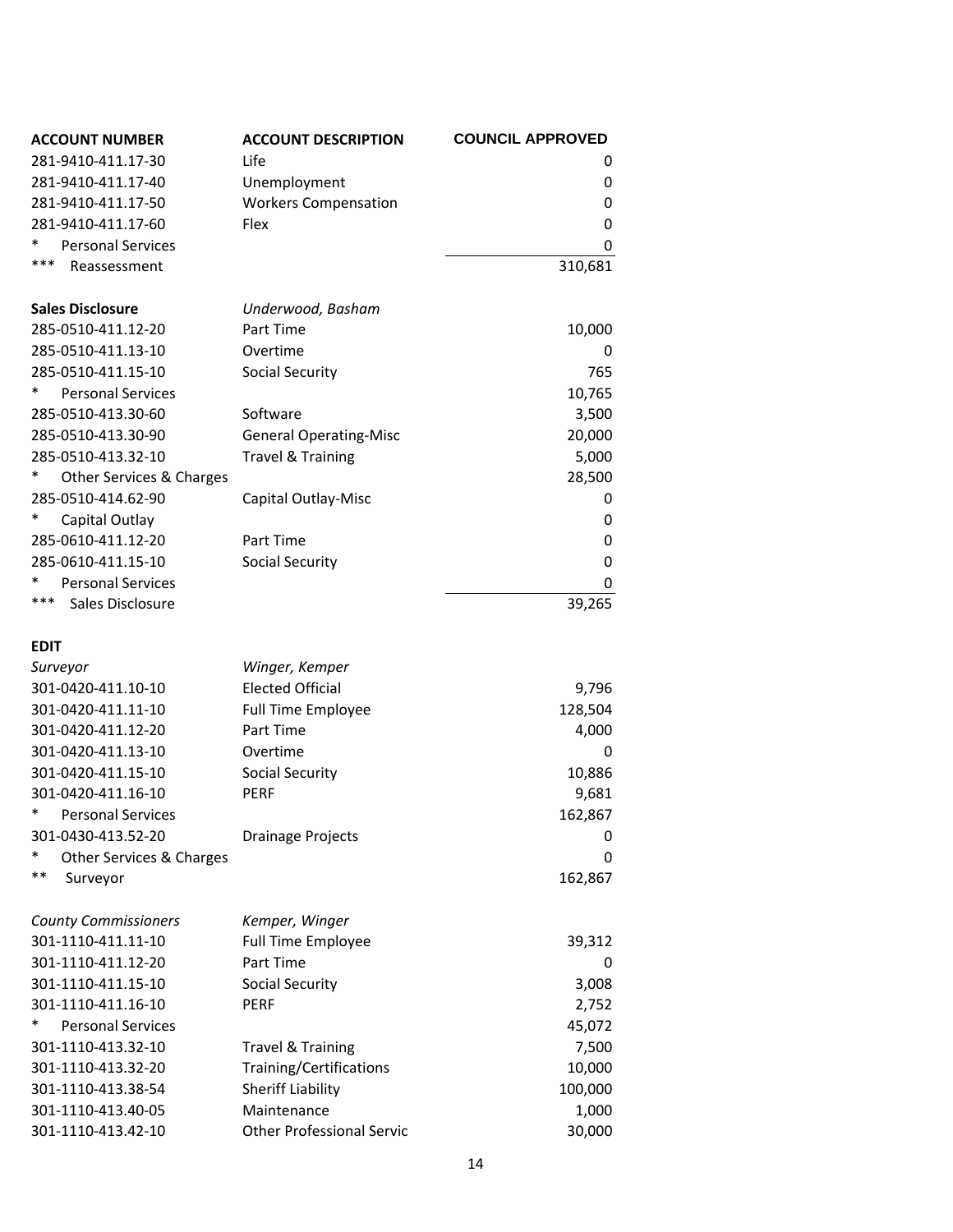| <b>ACCOUNT NUMBER</b>             | <b>ACCOUNT DESCRIPTION</b>      | <b>COUNCIL APPROVED</b> |
|-----------------------------------|---------------------------------|-------------------------|
| 301-1110-413-43-35                | Contracts-Consultant            | 450,000                 |
| 301-1110-413.43-60                | Contracts-Educator              | 0                       |
| 301-1110-413.44-10                | Courthouse Debt                 | 0                       |
| 301-1110-413.44-15                | Parking Garage Debt             | 497,200                 |
| 301-1110-413.44-40                | Juvenile Det Center Bonds (Juv  | 0                       |
| 301-1110-413.44-85                | <b>Grant Contingency</b>        | 10,000                  |
| 301-1110-413.58-23                | L/WL Development Corp           | 75,000                  |
| 301-1110-413.58-35                | <b>Hoosier Heartland</b>        | 10,000                  |
| 301-1110-413.58-90                | Wabash River Enhance Corp       | 75,000                  |
| 301-1110-413.58-99                | <b>Economic Development</b>     | 900,000                 |
| 301-1110-413.59-40                | <b>Environmental Services</b>   | 11,000                  |
| *<br>Other Services & Charges     |                                 | 2,176,700               |
| 301-1110-414.61-30                | Office                          | 100,000                 |
| 301-1110-414.61-70                | <b>Detention Facility</b>       | 0                       |
| 301-1110-414.61-75                | <b>Residential Improvements</b> | 0                       |
| 301-1110-414.61-80                | Expo Hall / Fairgrounds         | 0                       |
| 301-1110-414.61-85                | Improvements / Hwy Garage       | 0                       |
| 301-1110-414.61-90                | <b>Storage Building</b>         | 200,000                 |
| 301-1110-414.62-25                | Data Processing-Hardware        | 208,770                 |
| 301-1110-414.62-27                | Data Processing-Software        | 64,561                  |
| 301-1110-414.62-30                | <b>Emergency Equipment</b>      | 20,000                  |
| 301-1110-414.62-71                | Ambulances                      | 0                       |
| *<br>Capital Outlay               |                                 | 593,331                 |
| **<br><b>County Commissioners</b> |                                 | 2,815,103               |
|                                   |                                 |                         |
| <b>MITS</b>                       | Michael, Underwood              |                         |
| 301-1410-413.30-60                | Software                        | 367,389                 |
| 301-1410-413.43-55                | Hardware Maintenance            | 80,000                  |
| 301-1410-413.62-15                | Communication                   | 85,000                  |
| 301-1410-413.62-25                | Data Processing-Hardware        | 93,575                  |
| 301-1410-413.62-26                | Data Processing - VOIP          | 0                       |
| 301-1410-413.62-27                | Software                        | 17,500                  |
| Other Services & Charges          |                                 | 643,464                 |
| 301-1420-411.10-30                | <b>Appointed Official</b>       | 34,757                  |
| 301-1420-411.11-10                | <b>Full Time Employee</b>       | 104,652                 |
| 301-1420-411.12-20                | Part Time                       | 0                       |
| 301-1420-411.15-10                | Social Security                 | 10,665                  |
| 301-1420-411.16-10                | <b>PERF</b>                     | 9,759                   |
| ∗<br><b>Personal Services</b>     |                                 | 159,833                 |
| 301-1420-412.20-10                | <b>Office Supplies</b>          | 4,000                   |
| <b>Supplies</b>                   |                                 | 4,000                   |
| 301-1420-413.30-60                | Software                        | 30,000                  |
| 301-1420-413.32-10                | <b>Travel &amp; Training</b>    | 5,000                   |
| 301-1420-413.43-90                | Contracts / Miscellaneous       | 0                       |
| Other Services & Charges          |                                 | 35,000                  |
| 301-1420-414.62-25                | Data Processing-Hardware        | 0                       |
| 301-1420-414.62-90                | Capital Outlay-Misc             | 0                       |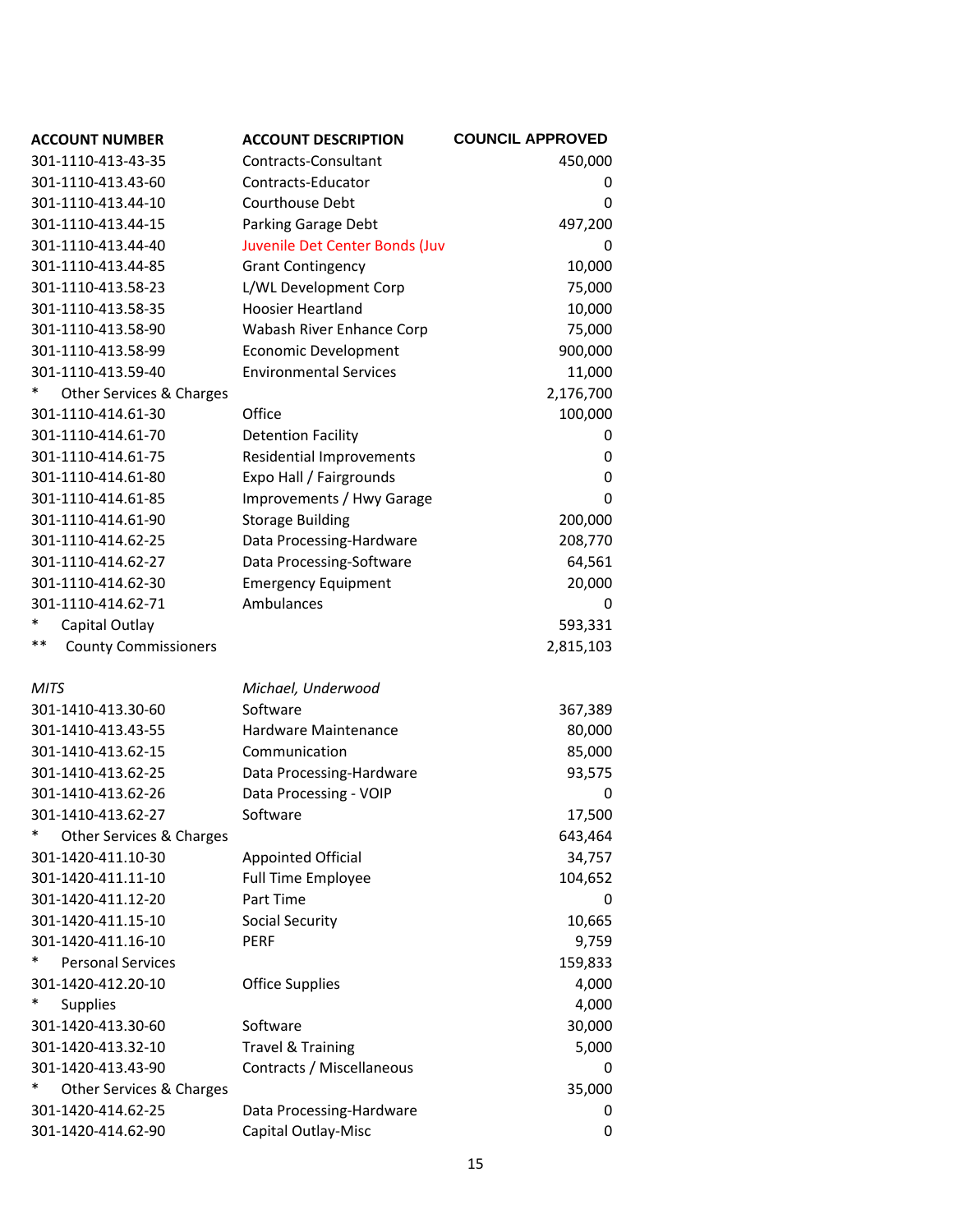| <b>ACCOUNT NUMBER</b>             | <b>ACCOUNT DESCRIPTION</b>       | <b>COUNCIL APPROVED</b> |
|-----------------------------------|----------------------------------|-------------------------|
| Capital Outlay                    |                                  | 0                       |
| **<br><b>MITS</b>                 |                                  | 842,297                 |
|                                   |                                  |                         |
| Employee Insurance                |                                  |                         |
| 301-9410-411.17-10                | Health                           | 108,080                 |
| 301-9410-411.17-20                | Long Term Disability             | 1,113                   |
| 301-9410-411.17-30                | Life                             | 755                     |
| 301-9410-411.17-40                | Unemployment                     | 0                       |
| 301-9410-411.17-50                | <b>Workers Compensation</b>      | 11,620                  |
| *<br><b>Personal Services</b>     |                                  | 121,568                 |
| <b>Misc Expenditures</b>          |                                  |                         |
| 301-9800-413.30-90                | <b>General Operating-Misc</b>    | 0                       |
| *<br>Other Services & Charges     |                                  | 0                       |
| **<br><b>Misc Expenditures</b>    |                                  | 0                       |
| ***<br><b>EDIT</b>                |                                  | 3,941,835               |
| <b>Transfer &amp; Recycling</b>   |                                  |                         |
| <b>County Commissioners</b>       | Kemper, Winger                   |                         |
| 306-1110-413.30-90                | <b>General Operating-Misc</b>    | 41,500                  |
| 306-1110-413.36-05                | <b>Building Improvements</b>     | 0                       |
| 306-1110-413.42-10                | <b>Other Professional Servic</b> | 8,500                   |
| Other Services & Charges          |                                  | 50,000                  |
| ***<br>Transfer & Recycling       |                                  | 50,000                  |
|                                   |                                  |                         |
| <b>Parking Garage Maintenance</b> | Kemper, Winger                   |                         |
| 322-1110-411.12-10                | Part Time - Reg                  | 6,462                   |
| 322-1110-411.12-20                | Part Time                        | 0                       |
| 322-1110-411.13-10                | Overtime                         | 1,800                   |
| 322-1110-411.15-10                | Social Security                  | 633                     |
| <b>Personal Services</b>          |                                  | 8,895                   |
| 322-1110-413.30-90                | <b>General Operating-Misc</b>    | 2,000                   |
| 322-1110-413.36-10                | Maintenance & Repair             | 43,187                  |
| 322-1110-413.37-90                | Utilities / Miscellaneous        | 24,200                  |
| 322-1110-413.38-20                | Liability                        | 1,159                   |
| 322-1110-413.38-30                | Property                         | 6,946                   |
| 322-1110-413.43-70                | Management                       | 79,500                  |
| Other Services & Charges          |                                  | 156,992                 |
| 322-1110-414.61-40                | Depreciation                     | 30,000                  |
| 322-1110-414.62-25                | Data Processing-Hardware         | 0                       |
| 322-1110-414.62-27                | Data Processing-Software         | 0                       |
| Capital Outlay                    |                                  | 30,000                  |
| ***<br>Parking Garage Maintenance |                                  | 195,887                 |
|                                   |                                  |                         |
| <b>Access Fees - MITS</b>         | Michael, Underwood               |                         |
| 455-1410-413.37-35                | <b>Internet Access</b>           | 0                       |
| Other Services & Charges          |                                  | 0                       |

16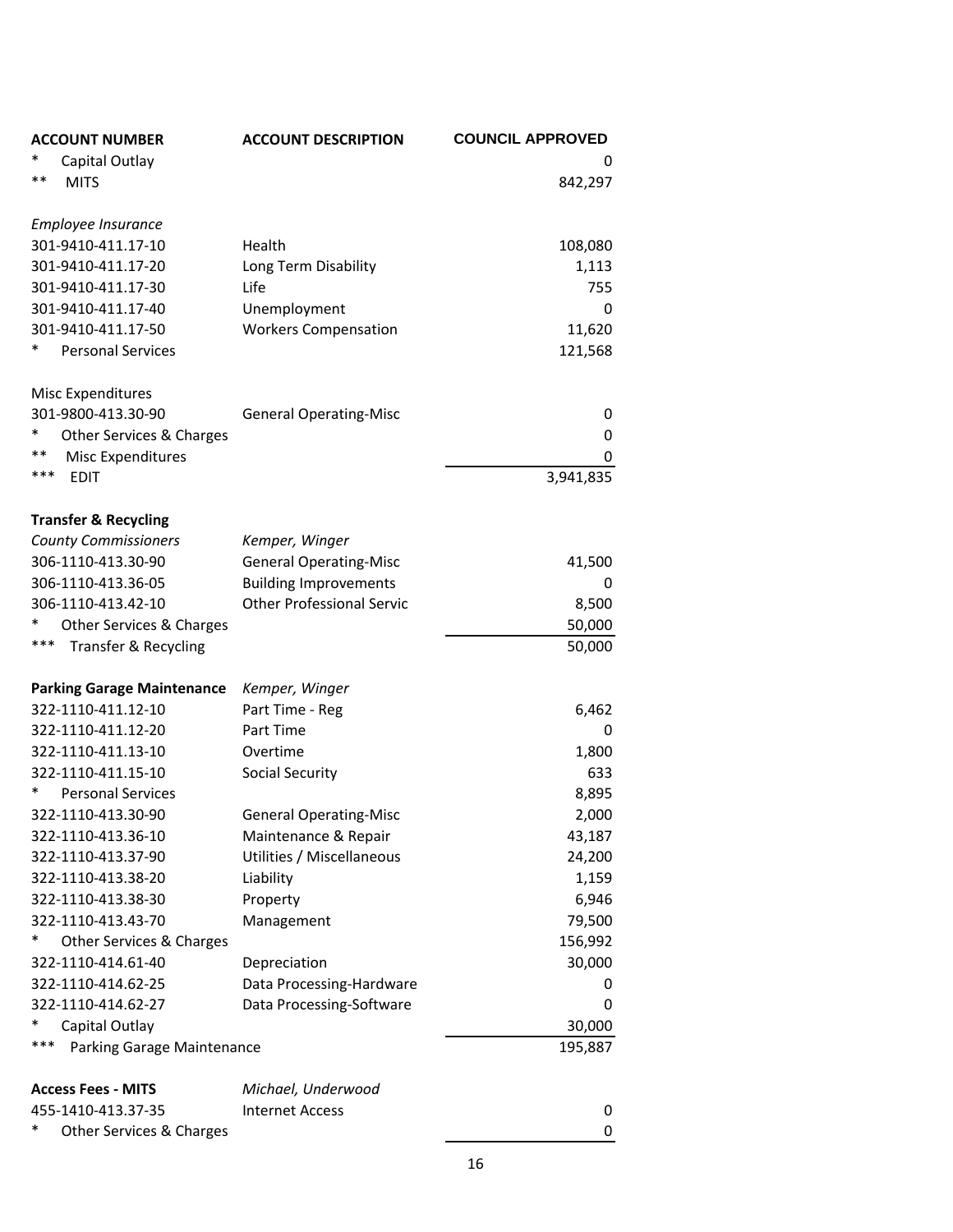| <b>ACCOUNT NUMBER</b>              | <b>ACCOUNT DESCRIPTION</b>   | <b>COUNCIL APPROVED</b> |
|------------------------------------|------------------------------|-------------------------|
| ***<br><b>Access Fees - MITS</b>   |                              | 0                       |
|                                    |                              |                         |
| <b>Local Health Maintenance</b>    | Michael, Underwood           |                         |
| 460-9010-451.11-10                 | <b>Full Time Employee</b>    | 30,833                  |
| 460-9010-451.12-10                 | Part Time - Regular          | 23,533                  |
| 460-9010-451.12-20                 | Part Time - Other            | 10,000                  |
| 460-9010-451.15-10                 | <b>Social Security</b>       | 4,924                   |
| 460-9010-451.16-10                 | <b>PERF</b>                  | 2,159                   |
| <b>Personal Services</b>           |                              | 71,449                  |
| 460-9010-452.25-25                 | Medical                      | 3,000                   |
| *<br><b>Supplies</b>               |                              | 3,000                   |
| 460-9010-453.30-90                 | Gen Op / Miscellaneous       | 3,000                   |
| 460-9010-453.42-10                 | <b>Professional Services</b> | 0                       |
| Other Services & Charges           |                              | 3,000                   |
| 460-9010-454.62-90                 | Equipment / Miscellaneous    | 0                       |
| Capital Outlay                     |                              | 0                       |
| 460-9410-411.17-10                 | Health                       | 26,247                  |
| 460-9410-411.17-20                 | Long Term Disability         | 274                     |
| 460-9410-411.17-30                 | Life                         | 186                     |
| 460-9410-411.17-50                 | <b>Workers Compensation</b>  | 2,285                   |
| 460-9410-411.17-60                 | Flex                         | 0                       |
| <b>Personal Services</b>           |                              | 28,992                  |
| ***<br>Local Health Maintenance    |                              | 106,441                 |
|                                    |                              |                         |
| <b>Probation User Fees - Adult</b> | Underwood, Michael           |                         |
| 510-6110-421.10-20                 | Chief Deputy Official        | 0                       |
| 510-6110-421.11-10                 | <b>Full Time Employee</b>    | 67,935                  |
| 510-6110-421.12-20                 | Part Time - Other            | 20,000                  |
| 510-6110-421.15-10                 | Social Security              | 6,728                   |
| 510-6110-421.16-10                 | <b>PERF</b>                  | 4,756                   |
| *<br><b>Personal Services</b>      |                              | 99,419                  |
| 510-6110-422.20-10                 | <b>Office Supplies</b>       | 34,000                  |
| *<br>Supplies                      |                              | 34,000                  |
| 510-6110-423.30-05                 | Dues & Subscriptions         | 1,000                   |
| 510-6110-423.30-45                 | Drug & Alcohol Screens       | 15,000                  |
| 510-6110-423.30-90                 | Miscellaneous                | 5,000                   |
| 510-6110-423.32-10                 | <b>Travel &amp; Training</b> | 8,000                   |
| 510-6110-423.40-10                 | Gasoline & Oil               | 2,000                   |
| 510-6110-423.43-26                 | Shredding                    | 800                     |
| 510-6110-423.60-83                 | Interstate Compact Fees      | 3,200                   |
|                                    |                              |                         |
| Other Services & Charges           |                              | 35,000                  |
| 510-9410-421.17-10                 | Health                       | 26,247                  |
| 510-9410-421.17-20                 | Long Term Disability         | 274                     |
| 510-9410-421.17-30                 | Life                         | 186                     |
| 510-9410-421.17-40                 | Unemployment                 | 500                     |
| 510-9410-421.17-50                 | <b>Workers Compensation</b>  | 3,094                   |
| ∗<br><b>Personal Services</b>      |                              | 30,301                  |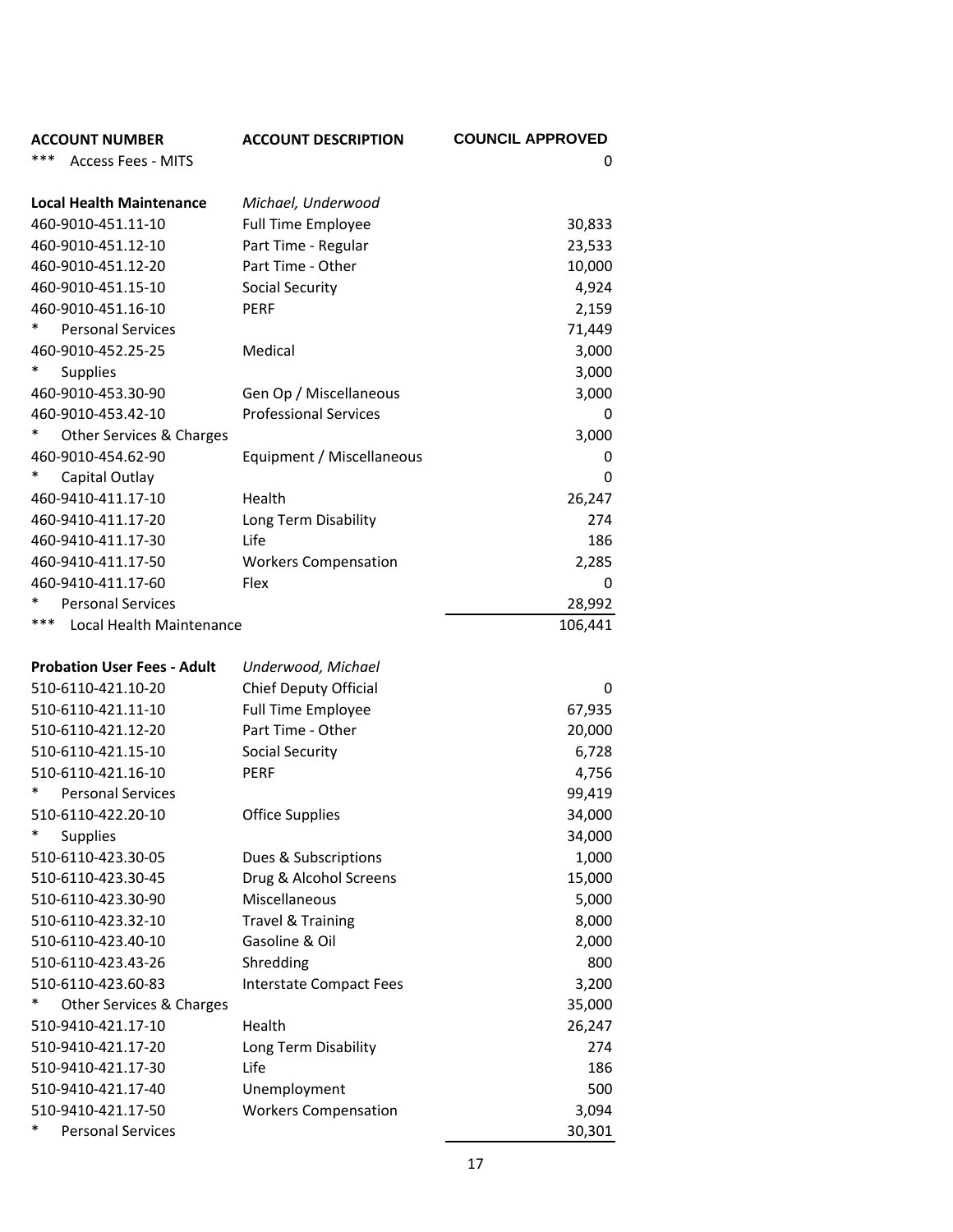| <b>ACCOUNT NUMBER</b>                                 | <b>ACCOUNT DESCRIPTION</b>                          | <b>COUNCIL APPROVED</b> |
|-------------------------------------------------------|-----------------------------------------------------|-------------------------|
| ***<br>Probation User Fees - Adult                    |                                                     | 198,720                 |
|                                                       |                                                     |                         |
| <b>Juvenile Probation User Fees</b>                   | Underwood, Michael                                  |                         |
| 511-6110-413.30-90                                    | <b>General Operating-Misc</b>                       | 0                       |
| *<br>Other Services & Charges                         |                                                     | 0                       |
| 511-6110-421.11-10                                    | <b>Full Time Employee</b>                           | 209,619                 |
| 511-6110-421.12-20                                    | Part Time - Other                                   | 30,000                  |
| 511-6110-421.15-10                                    | <b>Social Security</b>                              | 18,331                  |
| 511-6110-421.16-10                                    | <b>PERF</b>                                         | 14,674                  |
| <b>Personal Services</b>                              |                                                     | 272,624                 |
| 511-6110-422.20-10                                    | <b>Office Supplies</b>                              | 28,000                  |
| 511-6110-422.25-12                                    | <b>Protective Gear</b>                              | 4,000                   |
| $\ast$<br><b>Supplies</b>                             |                                                     | 32,000                  |
| 511-6110-423.30-45                                    | Drug & Alcohol Screens                              | 36,000                  |
| 511-6110-423.30-90                                    | Gen Op / Miscellaneous                              | 4,700                   |
| 511-6110-423.32-10                                    | <b>Travel &amp; Training</b>                        | 15,000                  |
| 511-6110-423.37-30                                    | Cellular Telephone                                  | 5,000                   |
| 511-6110-423.37-60                                    | Pager                                               | 300                     |
| 511-6110-423.40-10                                    | Gasoline & Oil                                      | 2,000                   |
| *<br>Other Services & Charges                         |                                                     | 63,000                  |
| 511-9410-421.17-10                                    | Health                                              | 78,741                  |
| 511-9410-421.17-20                                    | Long Term Disability                                | 822                     |
| 511-9410-421.17-30                                    | Life                                                | 558                     |
| 511-9410-421.17-40                                    | Unemployment                                        | 500                     |
| 511-9410-421.17-50                                    | <b>Workers Compensation</b>                         | 8,405                   |
| <b>Personal Services</b>                              |                                                     | 89,026                  |
| ***<br>Juvenile Probation User                        |                                                     | 456,650                 |
|                                                       |                                                     |                         |
| <b>Family Counseling</b>                              | Kemper, Gutwein                                     |                         |
| 526-7102-413.43-61                                    | <b>Family Relations</b>                             | 37,000                  |
| *<br>Other Services & Charges                         |                                                     | 37,000                  |
| ***<br><b>Family Counseling</b>                       |                                                     | 37,000                  |
| <b>Jury Pay</b>                                       | Gutwein, Kemper                                     |                         |
| 550-7010-423.46-05                                    | Jury Expense                                        | 5000                    |
| 550-7101-423.46-05                                    | Jury Expense                                        | 10,000                  |
| 550-7102-423.46-05                                    | Jury Expense                                        | 10,000                  |
| 550-7104-423.46-05                                    | Jury Expense                                        | 1000                    |
| 550-7105-423.46-05                                    | Jury Expense                                        | 10,000                  |
| 550-7106-423.46-05                                    | Jury Expense                                        | 4,000                   |
| *<br>Other Services & Charges                         |                                                     | 40,000                  |
| ***<br>Jury Pay                                       |                                                     | 40,000                  |
|                                                       |                                                     |                         |
| <b>Public Defender User Fee</b><br>555-6310-413.42-10 | Gutwein, Kemper<br><b>Other Professional Servic</b> |                         |
| 555-6310-413.46-55                                    | Law Book Subscriptions                              | 0<br>0                  |
| ∗<br>Other Services & Charges                         |                                                     | 0                       |
|                                                       |                                                     |                         |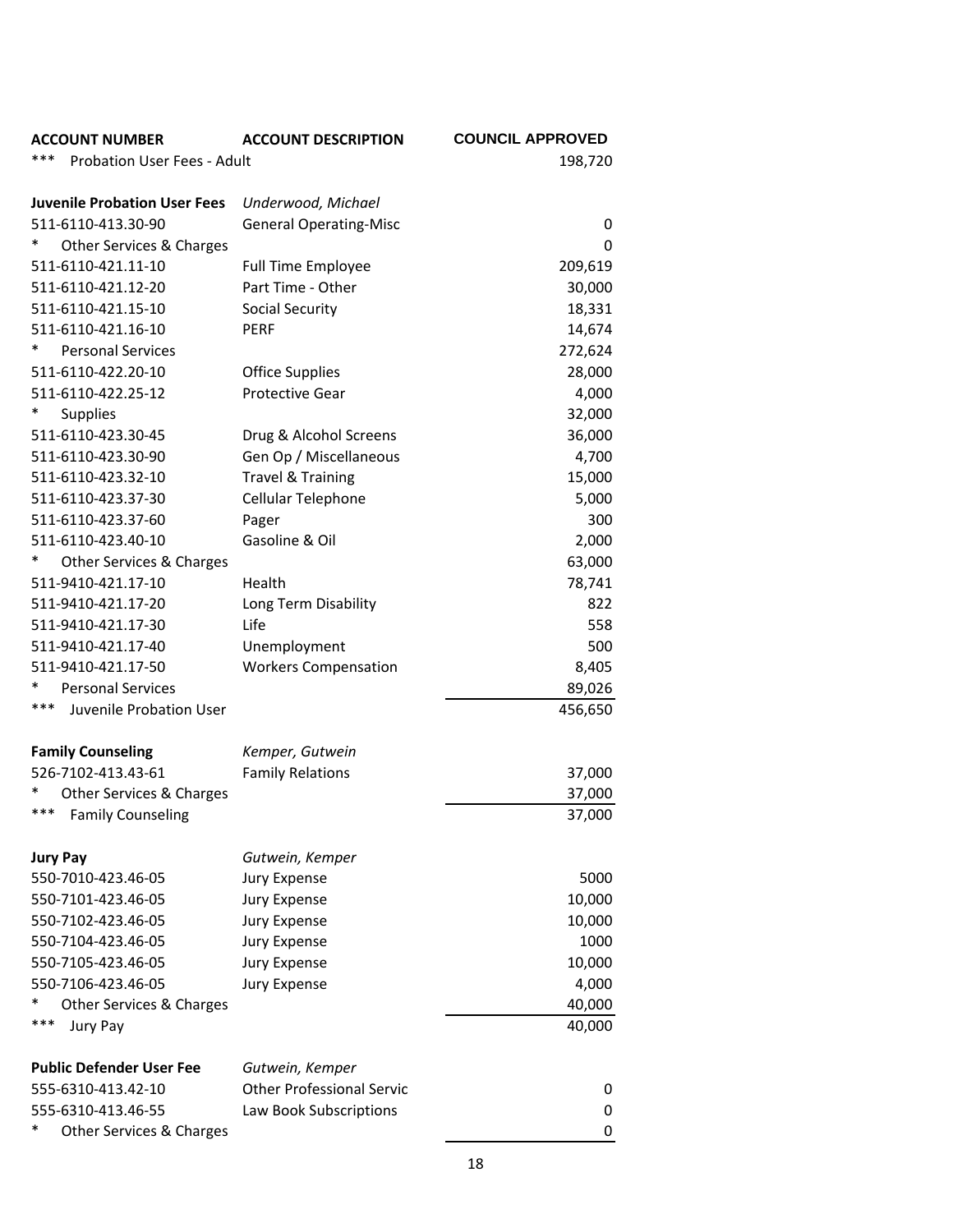| <b>ACCOUNT NUMBER</b>                  | <b>ACCOUNT DESCRIPTION</b>       | <b>COUNCIL APPROVED</b> |
|----------------------------------------|----------------------------------|-------------------------|
| ***<br><b>Public Defender User Fee</b> |                                  | 0                       |
|                                        |                                  |                         |
| <b>Substance Abuse/MH</b>              | Kemper, Gutwein                  |                         |
| 575-5710-411.10-30                     | Appointed Official               | 50,325                  |
| 575-5710-411.11-10                     | Full Time Employee               | 240,242                 |
| 575-5710-411.12-20                     | Part Time                        | 60,000                  |
| 575-5710-411.15-10                     | Social Security                  | 26,819                  |
| 575-5710-411.16-10                     | <b>PERF</b>                      | 20,340                  |
| $\ast$<br><b>Personal Services</b>     |                                  | 397,726                 |
| 575-5710-412.20-10                     | <b>Office Supplies</b>           | 12,000                  |
| 575-5710-412.23-10                     | <b>Cleaning Supplies</b>         | 3,000                   |
| *<br><b>Supplies</b>                   |                                  | 15,000                  |
| 575-5710-413.30-90                     | <b>General Operating-Misc</b>    | 0                       |
| 575-5710-413.32-10                     | <b>Travel &amp; Training</b>     | 0                       |
| 575-5710-413.32-26                     | <b>National Conference</b>       | 5,000                   |
| 575-5710-413.35-10                     | <b>Building Lease</b>            | 59,000                  |
| 575-5710-413.37-90                     | Utilities / Miscellaneous        | 23,000                  |
| 575-5710-413.42-10                     | <b>Other Professional Servic</b> | 40,000                  |
| 575-5710-413.43-20                     | <b>Legal Services</b>            | 50,000                  |
| $\ast$<br>Other Services & Charges     |                                  | 177,000                 |
| 575-5710-414.62-90                     | Capital Outlay-Misc              | 5,000                   |
| *<br>Capital Outlay                    |                                  | 5,000                   |
| 575-9410-411.17-10                     | Health                           | 91,864                  |
| 575-9410-411.17-20                     | Long Term Disability             | 959                     |
| 575-9410-411.17-30                     | Life                             | 651                     |
| 575-9410-411.17-50                     | <b>Workers Compensation</b>      | 12,395                  |
| *<br><b>Personal Services</b>          |                                  | 105,869                 |
| ***<br>Substance Abuse/MH              |                                  | 700,595                 |
|                                        |                                  |                         |
| <b>Community Service</b>               | Kemper, Gutwein                  |                         |
| 576-5710-411.11-10                     | Full Time Employee               | 147,121                 |
| 576-5710-411.15-10                     | Social Security                  | 11,255                  |
| 576-5710-411.16-10                     | <b>PERF</b>                      | 10,299                  |
| *<br><b>Personal Services</b>          |                                  | 168,675                 |
| 576-5710-413.30-45                     | Drug & Alcohol Screens           | 30,000                  |
| 576-5710-413.30-90                     | <b>General Operating-Misc</b>    | 0                       |
| Other Services & Charges               |                                  | 30,000                  |
| 576-9410-411.17-10                     | Health                           | 39,370                  |
| 576-9410-411.17-20                     | Long Term Disability             | 548                     |
| 576-9410-411.17-30                     | Life                             | 372                     |
| 576-9410-411.17-50                     | <b>Workers Compensation</b>      | 5,220                   |
| 576-9410-411.17-60                     | Flex                             | 0                       |
| *<br><b>Personal Services</b>          |                                  | 45,510                  |
| ***<br><b>Community Service</b>        |                                  | 244,185                 |
|                                        |                                  |                         |
| <b>Fatal Alcohol Crash Team</b>        | Underwood, Winger                |                         |
| 604-5910-421.11-10                     | <b>Full Time Employee</b>        | 57,067                  |